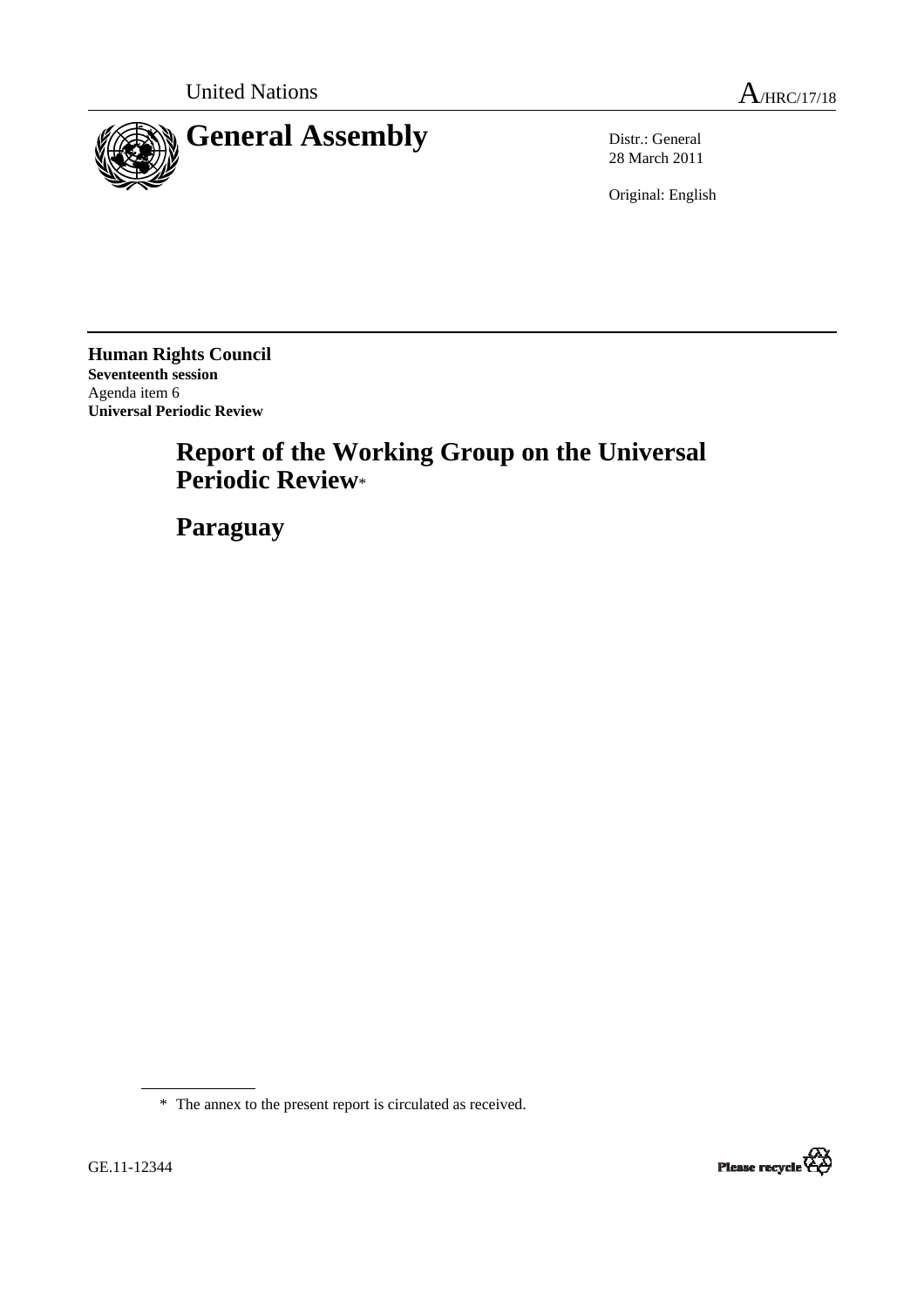#### **A/HRC/17/18**

# Contents

|       |    | Paragraphs | Page |
|-------|----|------------|------|
|       |    | $1 - 4$    | 3    |
|       |    | $5 - 83$   | 3    |
|       | Α. | $5 - 25$   | 3    |
|       | B. | $26 - 83$  | 6    |
| П.    |    | 84-87      | 13   |
| Annex |    |            |      |
|       |    |            | 23   |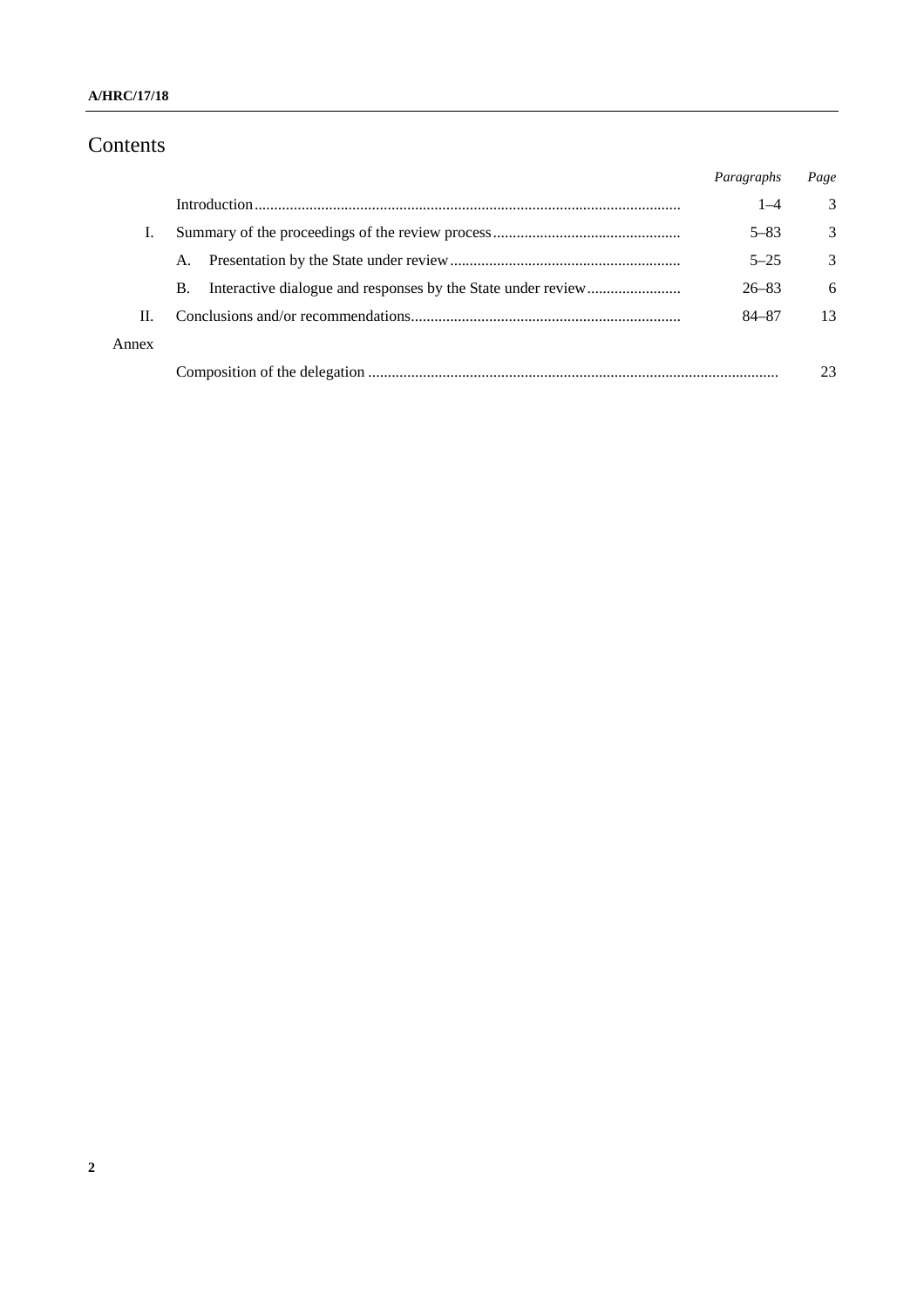# **Introduction**

1. The Working Group on the Universal Periodic Review, established in accordance with Human Rights Council resolution 5/1 of 18 June 2007, held its tenth session from 24 January to 4 February 2011. The review of Paraguay was held at the 16th meeting on 2 February 2011. The delegation of Paraguay was headed by Humberto Blasco, Minister of Justice and Labour. At its 17th meeting held on 4 February 2011, the Working Group adopted the report on Paraguay.

2. On 21 June 2010, the Human Rights Council selected the following group of rapporteurs (troika) to facilitate the review of Paraguay: Chile, Spain and Thailand.

3. In accordance with paragraph 15 of the annex to resolution 5/1, the following documents were issued for the review of Paraguay:

A national report submitted/written presentation made in accordance with paragraph 15 (a) (A/HRC/WG.6/10/PRY/1 and Corr.1);

 (b) A compilation prepared by the Office of the United Nations High Commissioner for Human Rights (OHCHR) in accordance with paragraph 15 (b) (A/HRC/WG.6/10/PRY/2 and Corr.1);

 (c) A summary prepared by OHCHR in accordance with paragraph 15 (c) (A/HRC/WG.6/10/PRY/3).

4. A list of questions prepared in advance by Canada, Czech Republic, Denmark, Germany, Netherlands, Norway, Slovenia, Sweden, Switzerland and the United Kingdom of Great Britain and Northern Ireland was transmitted to Paraguay through the troika. These questions are available on the extranet of UPR.

### **I. Summary of the proceedings of the review process**

#### **A. Presentation by the State under review**

5. While welcoming the opportunity to participate in the interactive dialogue to exchange views on actions taken to improve the human rights situation of Paraguayan citizens, the delegation of Paraguay recalled that 2011 was the bicentennial of its national independence and that, for the first time in its history, an alternative Government had gained power in August 2008 by peaceful and democratic means.

6. The Paraguayan Government had been firmly engaged with the universal periodic review mechanism in the understanding that the experience would allow it to extract best practices, observations and recommendations to be implemented in order to advance the human rights agenda in Paraguay. The preparation of the review had permitted an assessment of the situation and identification of achievements and challenges; in particular the need to adjust the legal framework to the current human rights standards. The Government was working with the other branches of the State in that regard, trying to overcome legal, institutional and cultural obstacles and build a solid institutional framework in the area of human rights.

7. Regarding the national report, the Administration had created a task force for its preparation. After drafting the report, the task force had embarked in consultations with civil society organizations. The delegation acknowledged with appreciation the cooperation of the Governments of Argentina and Brazil and OHCHR in the preparation of the review.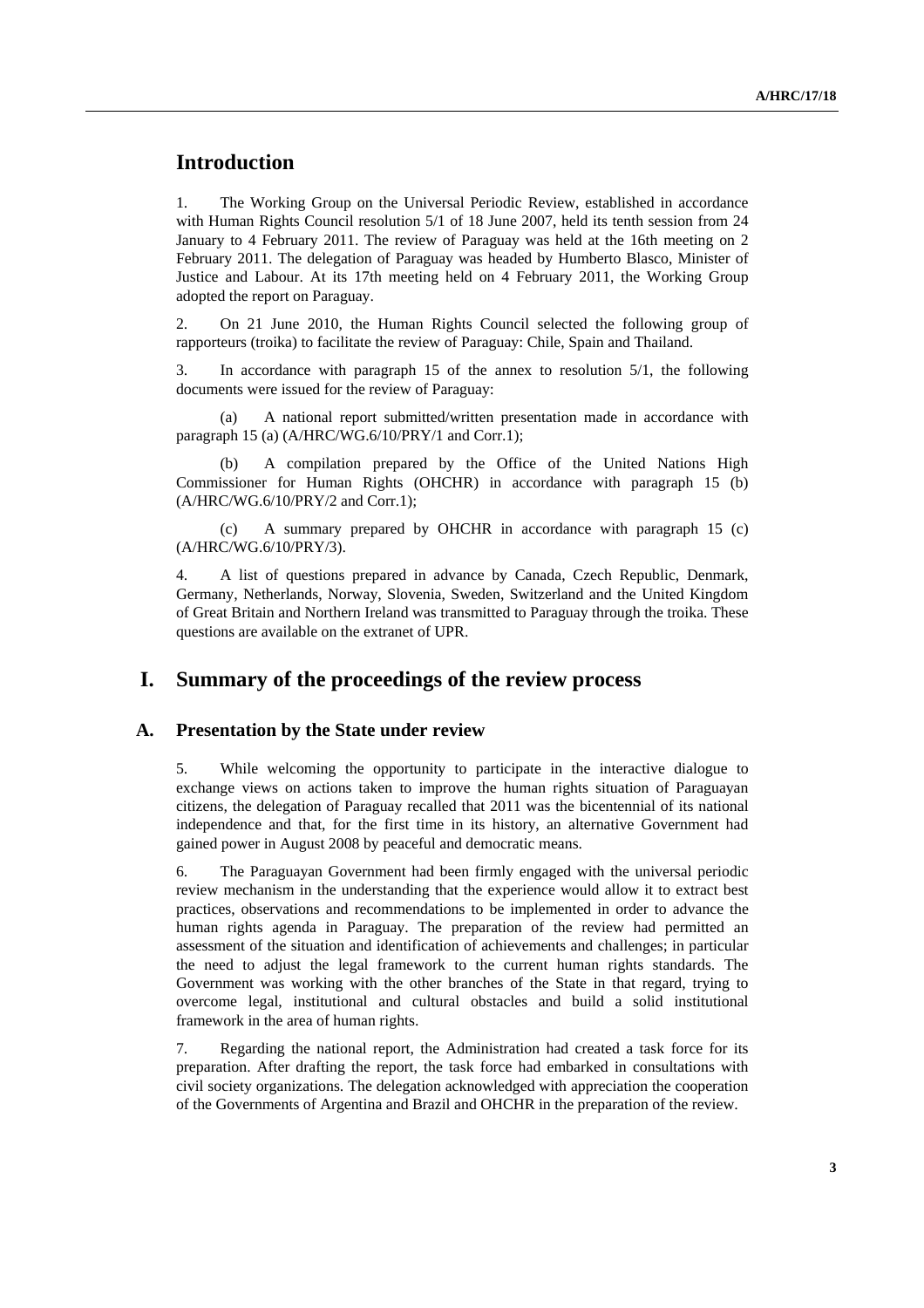8. The promotion and protection of human rights was an important component of the agenda of the Paraguayan State. Paraguay was party to the core international human rights instruments and was in full compliance with its reporting obligations to the treaty bodies.

9. At the institutional level, the Vice-Ministry for Justice and Human Rights had been established in March 2009, and human rights offices had been incorporated into several branches of the Executive, including the most recent one in the Supreme Court of the Military Justice (November 2010). Moreover, in June 2009 a human rights network at the executive level had been set up to articulate policies, plans and programmes aimed at promoting and protecting human rights. The network had prepared a plan of action 2010- 2011, which expresses the determination of the administration to comply with its international obligations. The network was composed of several public agencies, supported by the international technical cooperation, and received the statements of position of civil society organizations, considered key actors in building democratic institutions.

10. Similarly, the Inter-Agency Executive Commission for the compliance of International Rulings had been set-up, under the coordination of the Prosecutor General. The Commission would ensure compliance with the rulings rendered against Paraguay by international courts and the recommendations of the Inter-American Commission on Human Rights.

11. In reference to access to justice, the delegation mentioned the Judicial Branch Strategic Plan aimed at consolidating the independence, respect, prestige, reliability and transparency of the judiciary. The plan sought to integrate qualified and efficient judges into the courts to facilitate timely and indiscriminate access to justice and legal certainty. Also, criminal procedures had changed from the inquisitorial system to the adversarial system, which was considered more effective with regard to respect for freedom, personal security and the observance of due process.

12. Similarly, prison reform was a priority. The penitentiary regime dated from the 1970s and had become outdated. Thus, the Executive had decided to launch a comprehensive reform. Congress had also created a commission for the study of the system and drafted a bill to adopt a new code of penal execution inspired by the new internationally accepted doctrines.

13. Public safety was also of concern to the Government. The Ministry of Interior had concluded the elaboration of the Concept Paper for a National Policy on Public Safety. Its main elements were: citizen participation, human rights, gender violence, impunity and communication. The paper had been subject to extensive consultations with scholars and political and social organizations.

14. Regarding the right to work, the Government had signed the National Pact for Decent Work with the main workers and employers organizations. The agreement was rooted in a public policy based on tripartite social dialogue, which had resulted in the absence of strikes in almost three years since the beginning of its implementation.

15. For its part, the Economic Stimulus Plan was intended to cushion the social impact of the global economic crisis and focused on the generation of temporary employment through public works infrastructure, which, for better coverage, was executed in a decentralized manner through the municipalities and governorates, with input from the Central Government. Thanks to that and other policies, poverty had been reduced by 3 per cent in 2010.

16. Under the right to health, the Ministry of Public Health and Social Welfare had launched the Plan for Quality of Life and Health Equity, to lessen and eventually eliminate health disparities. Primary health care was led by family health units, assigned to a particular territorial division and consisting of: a physician, a nurse or midwife, a nurse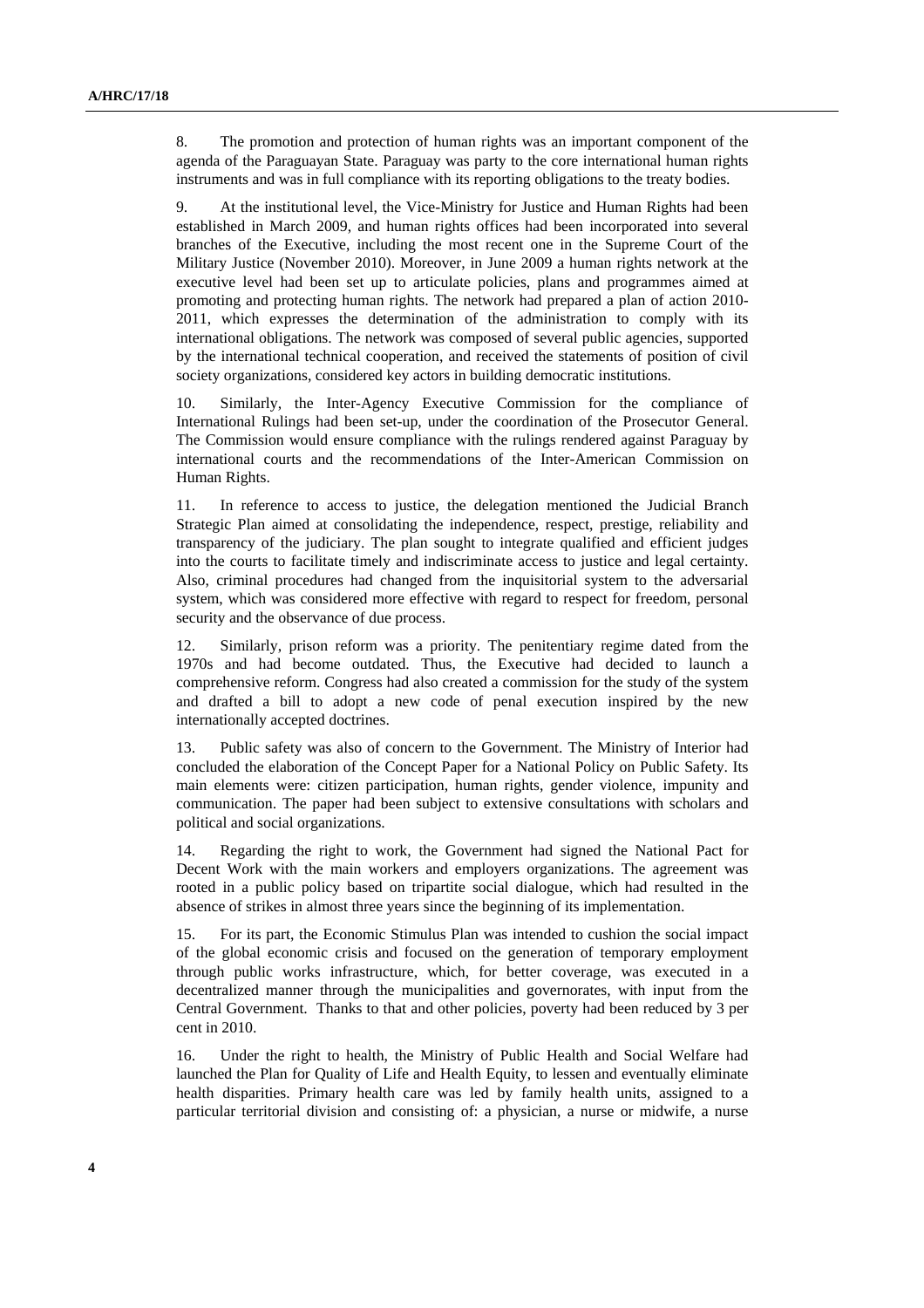assistant and health promoters. Each such unit served 3,200 persons. Until mid-2010, 276 units had been established in 17 provinces and 144 districts, providing coverage to 1.104 million people. By the end of 2011, 500 units were to be established, benefiting 2 million people who were below the poverty line.

17. For the Paraguayan Government, there was no doubt that education was critical when talking about human rights. The Constitution had established that basic public education should be free and compulsory. Also, Paraguay offered a programme of bilingual education, in both Guarani and Spanish. The programme was aimed at the entire school population at all educational levels. In addition, there was also a specific education programme for indigenous peoples.

18. The delegation had also spent considerable time on the human rights situation of certain groups or sectors.

19. In January 2010, Paraguay had presented its most recent report to the Committee on the Rights of the Child and given significant priority to that issue.

20. The National System for Integral Protection and Promotion of Children and Adolescents and the National Council for Childhood and Adolescence were incorporated in the Code of Childhood and Adolescence. A strategic plan 2008–2013 focused on the implementation of public policies for integral protection, the effective functioning of institutions and the restoration of rights of children and adolescents in situations of vulnerability.

21. With respect to the rights of women, the Women's Bureau of the Presidency of the Republic was charged with the development, coordination and implementation of public policies, incorporating a gender component to eliminate all forms of discrimination against women and promote equal opportunities. This secretariat implemented the First, Second and Third National Plan for Equal Opportunities between Women and Men, following the Fourth World Conference on Women held in Beijing.

22. As for the rights of persons with disabilities, the National Institute for the Protection of Exceptional People was responsible for diagnosis and rehabilitation work. Between 2009 and 2010, the institute had served approximately 187,000 persons, a historical record.

23. With respect to the rights of indigenous peoples, in recent years the Executive had enacted important presidential decrees to establish policies, such as Decree No. 1,945/09 which created the National Integral Programme of Indigenous Peoples. The consultation process established in the International Labour Organization (ILO) Convention No. 169 had also been established.

24. The delegation concluded by saying that Paraguay was a small country, with just over 6 million inhabitants, without direct access to the sea, and which had endured two international wars that had decimated its population. Nevertheless, it had been able to maintain its independence, defeat dictatorships, and find a way towards a more just social coexistence on the basis of the respect for fundamental rights. The delegation was ready to answer questions, bearing in mind the limitations produced by this historical context, and requested respectfully the support and assistance of all States present during the interactive dialogue for the consolidation of policies to promote and protect human rights in Paraguay.

25. The Minister presented to the consideration of the delegations the following documents: (a) Resolution No. 2039 of 2010 of the Paraguayan Indigenous Institute, establishing compliance with the minimum requirements and obligations of the Consultation on the framework of ILO Convention No. 169 and its direct application; (b) Concept Paper on National Public Security Policy; (c) Resolution of the Inter-American Commission on Human Rights, revoking preventive measures in the case "Hospital Neurosiquiátrico".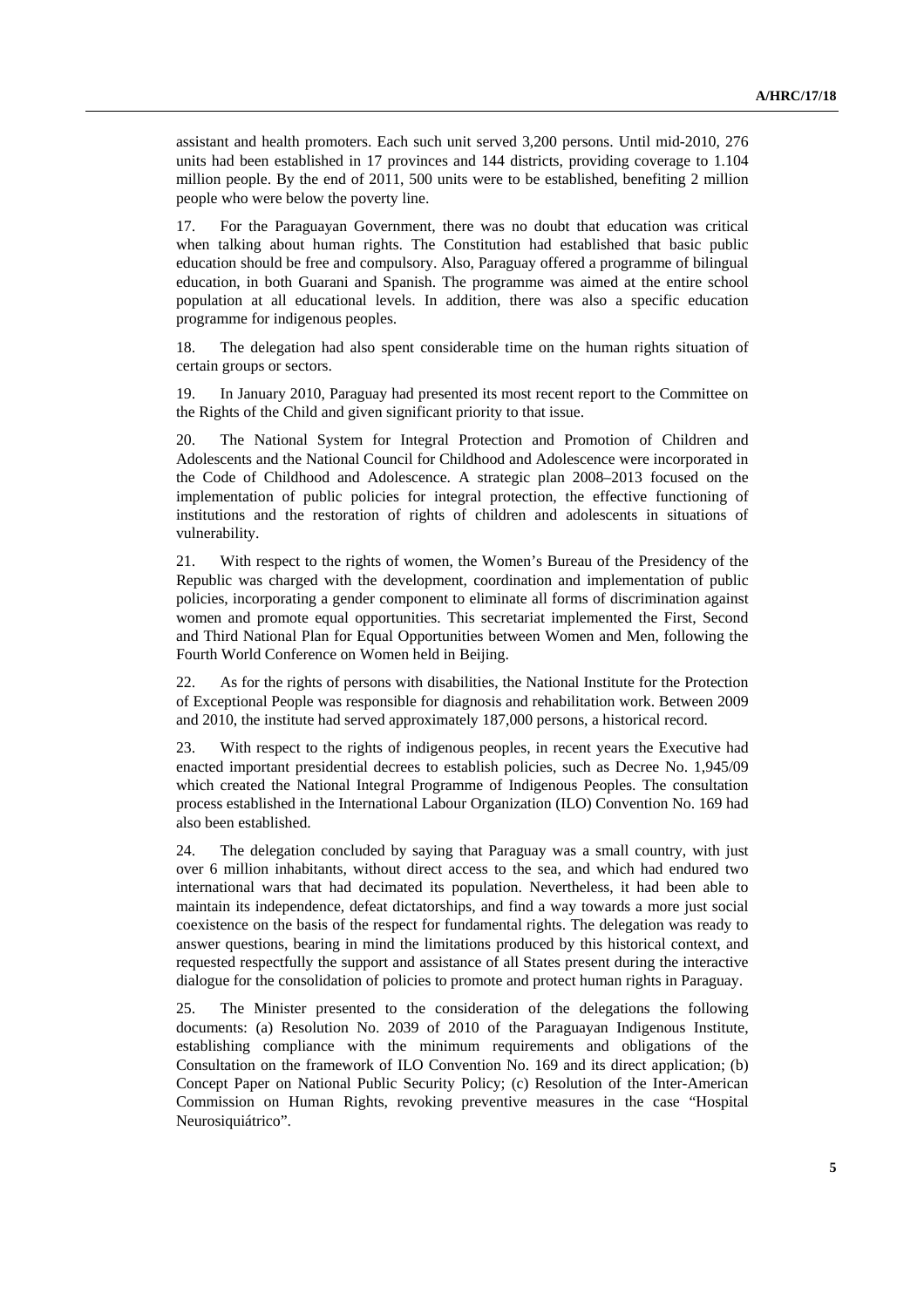#### **B. Interactive dialogue and responses by the State under review**

26. During the interactive dialogue, 44 delegations made statements. Recommendations made during the dialogue are to be found in chapter II of the present report.

27. A number of delegations thanked the Government of Paraguay for its comprehensive national report, its inclusive preparation, its presentation and the high level of its delegation. Delegations also welcomed the positive steps taken by the country to consolidate democracy and the rule of law. Many States noted the importance of the 2008 presidential elections and recognized the commitment of the administration to the promotion and protection of human rights.

28. Brazil acknowledged the fact that the election of a democratic Government in Paraguay had renewed expectations in the area of human rights. It highlighted the Human Rights Network of the Executive, the Human Rights Plan, the HIV/AIDS National Programme and the cash transfer programme "Tekoporã". Brazil noted that it was working in partnership with Paraguay on a process of regularization of the Brazilian community, recovering the dignity of up to 8,000 people. Brazil was concerned about the high poverty levels, gender violence, pay gap between men and women, use of torture in prisons, child labour and domestic workers' vulnerability. Brazil made recommendations.

29. The Bolivarian Republic of Venezuela acknowledged the commitment of Paraguay to human rights. The Bolivarian Republic of Venezuela noted its challenges on domestic violence and highlighted several gender programmes such as the Third National Plan of Action on Equal Opportunities among Men and Women, the Gender Unity of the Electoral Justice Court favouring the inclusion into the electoral lists of 20 per cent of women, and the public awareness campaigns. The Bolivarian Republic of Venezuela made recommendations.

30. Guatemala congratulated Paraguay on its standing invitations to special procedures. Guatemala noted the plans, programmes and campaigns aimed at strengthening the protection and promotion of human rights, particularly women and children rights, the elderly, health, education, housing, work, migrants and human trafficking. Guatemala encouraged Paraguay to implement the recommendations of the Committee on the Rights of the Child; to protect children against trafficking and sale; and to set up its national plan to prevent children and adolescent's sexual exploitation. Guatemala was concerned about the rights of indigenous people and requested information about the measures adopted to support indigenous people.

31. Algeria encouraged Paraguay to go forward in the implementation of the reinforcement plan for the structure of the National Human Rights Network, making appropriate institutional resources available. Algeria also encouraged Paraguay to speed up the works to finalize the national public security policy, where human rights are an essential component, as well as its plan for the reform of the penitentiary system. Algeria made recommendations.

32. The Republic of Moldova acknowledged the visible commitment of Paraguay with human rights, which it could also be seen through the adoption of the main international human rights instruments and its cooperation with international mechanisms. The Republic of Moldova made recommendations.

33. India noted that Paraguay had made significant progress in establishing democratic institutions. India highlighted the establishment of the Truth and Justice Commission and the adoption of a Constitution establishing a pluralistic form of Government. India also welcomed the establishment of the Human Rights Network of the Executive Branch. India stated that meaningful efforts had been made to foster gender equality. However, India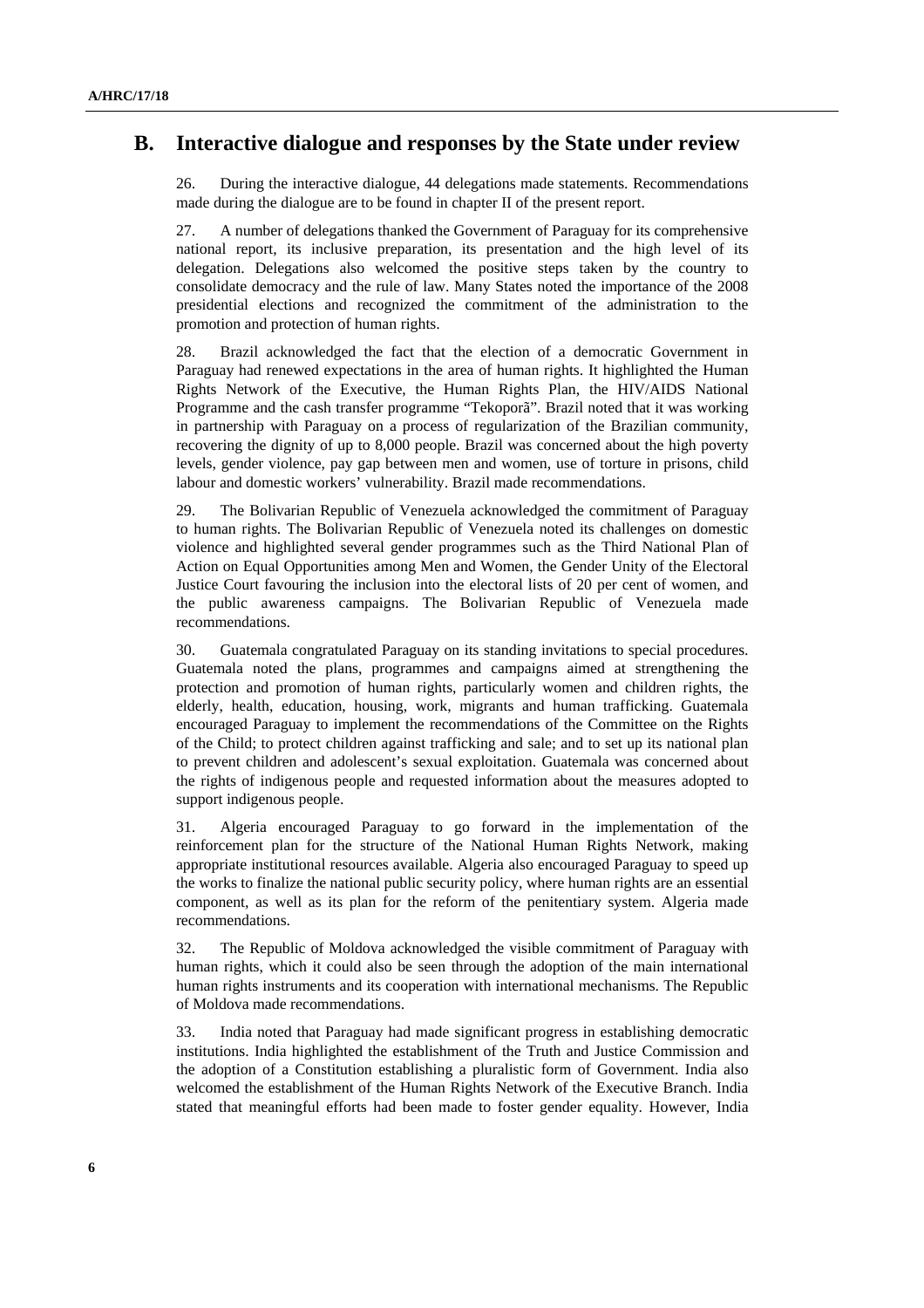made reference to concerns regarding the low participation of women in decision-making and public life, and asked about measures to promote equal remuneration for equal work for both men and women.

34. Palestine highlighted efforts by the Secretariat for Women of the Presidency of the Republic in designing, coordinating and implementing policies which incorporate a gender component to eliminate all forms of discrimination and promote equal opportunities. Palestine also appreciated efforts to reduce poverty and improve the quality of life of citizens through the National Strategy to reduce poverty and inequality. Palestine further noted efforts to improve access to education, with due regard to cultural specificities. Palestine made a recommendation.

35. Morocco asked whether the National Plan of Action for Human Rights foresaw the inclusion of human rights education and training in other areas like school programmes, in addition to programmes for civil servants. Morocco also asked for further information concerning the follow-up of recommendations contained in the final report of the Truth and Justice Commission. Finally, Morocco enquired about the difficulties that the Government generally had to face in the promotion and protection of human rights. Morocco made a recommendation.

36. Nicaragua acknowledged the achievements reached by Paraguay in the social and economic fields despite the turbulences of the present economic crisis. It highlighted the remarkable efforts and advancements made in the modernization of the State, which had been provided with its own institutional and normative framework. While applauding the Government's efforts in the struggle against poverty, Nicaragua stated that Paraguay still had important challenges to face in order to guarantee the full enjoyment of human rights to all its citizens. Nicaragua made recommendations.

37. The Holy See appreciated progress on human trafficking and highlighted the introduction in 2005 of the Inter-Institutional Forum to Combat Trafficking in Persons. It also welcomed the adoption of a decree in 2010 which authorizes the National Commission for Prison Reform to review the prison system in the light of contemporary conditions of detention. Finally, the Holy See appreciated the efforts made to guarantee a national healthcare system. It made recommendations.

38. Thailand noted that Paraguay had established a number of executive and judicial human rights mechanisms, as well as national plans, and encouraged the Government to implement and enforce those mechanisms to their fullest capacity. Thailand asked Paraguay about the implementation of the Programme to Provide Comprehensive Assistance to the Victims of Trafficking in Persons and any constraint it may face in combating trafficking of women and children. Thailand expressed its readiness to share its experiences in assisting victims of human trafficking. Thailand made recommendations.

39. Slovenia noted with interest efforts to provide officials, prosecutors and police forces with human rights training, and introduce human rights education in schools' curricula. It welcomed legislative changes made in order to implement the Convention on the Rights of the Child (CRC), although the Committee on the Rights of the Child had noted that the legislation was not yet in full compliance with the Convention, and the Special Rapporteur on the sale of children, child prostitution and child pornography had criticized the practice of using children for domestic tasks in exchange for board and lodging. Slovenia inquired about steps to prevent child labour. Slovenia made recommendations.

40. Canada welcomed the efforts made by Paraguay to address indigenous rights and land settlement issues. It noted with concern that, despite the equal status of women under the Paraguayan Constitution, discrimination against women and domestic violence continued both in the workplace and in the home. While applauding efforts to develop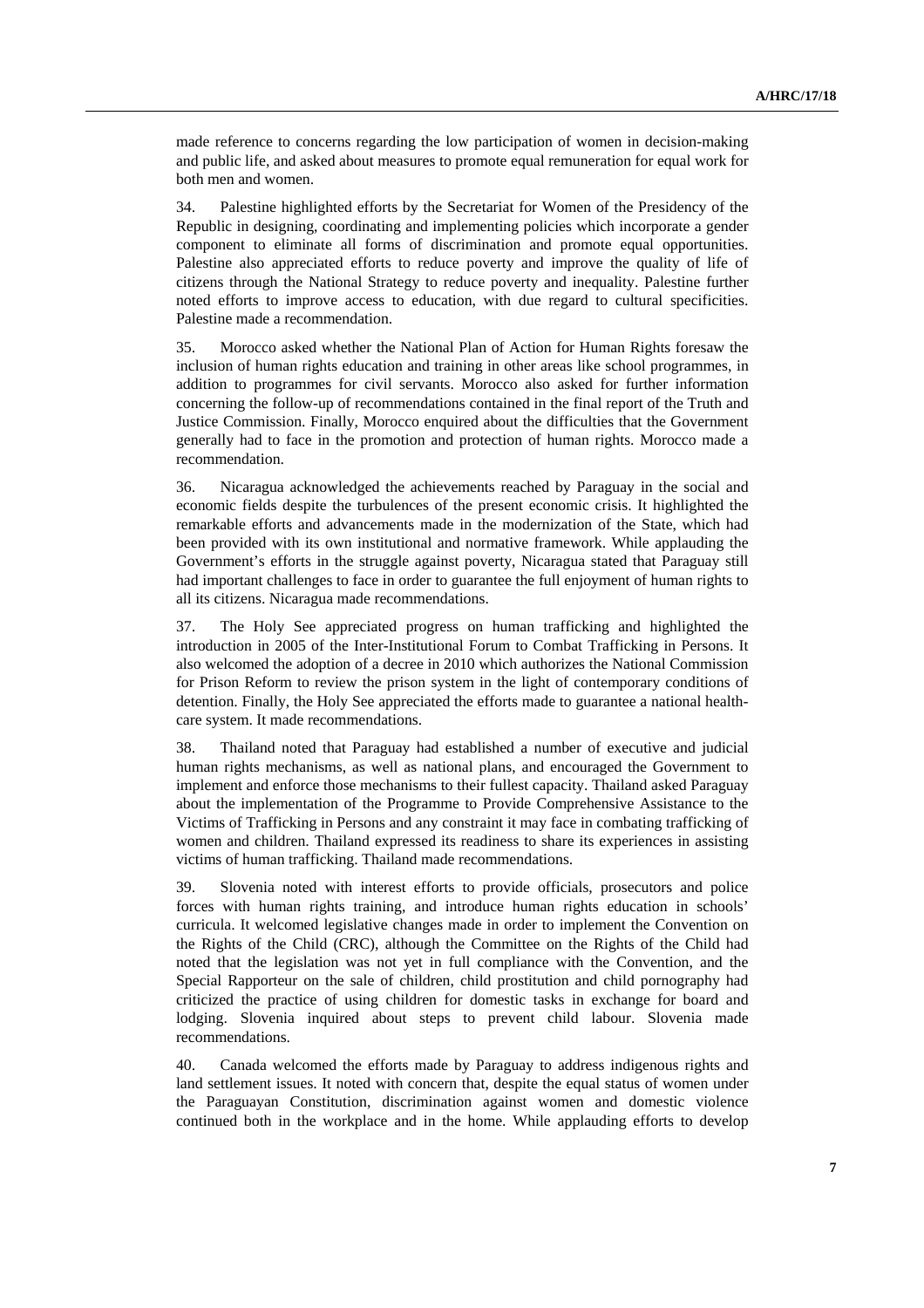legislation aimed at restoring the rights of, and protection for, children and adolescents, Canada noted reports about a large percentage of unreported births due to a lack of committed resources and the absence of registration offices in rural areas. Canada made recommendations.

41. Panama recognized the Paraguayan cooperation with the United Nations system through adopting all human rights instruments, issuing the standing invitation to the special procedures and establishing an OHCHR presence in the country. Panama noted challenges faced by Paraguay and its achievements on human rights, and welcomed its Human Rights Action Plan. Panama requested information about the scope of that plan. It made a recommendation.

42. Poland noted with appreciation the fact that the rights of indigenous peoples had been set as a priority, and encouraged Paraguay to continue its efforts to eliminate discrimination by the indigenous population resulting in various inequalities for children. With regard to concerns expressed by the Committee on the Rights of the Child on human trafficking, Poland asked what steps Paraguay intended to take to ensure protection of children from trafficking. Poland made recommendations.

43. Cuba highlighted efforts of the Truth and Justice Commission. It recognized that Paraguay had not adopted any amnesty law to exonerate serious crimes committed during the dictatorship. Cuba noted progress made in the fight against poverty and the increase in social investment. It noted the remaining challenge to address illiteracy among the indigenous populations. Cuba made recommendations.

44. Ghana asked about measures taken to respond to requests made by the ILO Committee of Experts on the Application of Conventions and Recommendations and the Human Rights Committee to enforce the legislation prohibiting the recruitment of children by the military. It referred to the gap that existed between men and women's income at almost all levels, despite legal provisions on equal remuneration. Ghana made recommendations.

45. The United Kingdom of Great Britain and Northern Ireland noted that Paraguay had a good record of ratifying human rights treaties and welcomed its cooperation with OHCHR. While noting the legal recognition of indigenous rights in Paraguay, the United Kingdom encouraged more effective protection and promotion of those rights, in particular to resolve land claims, through the institutional framework. It asked what steps the Government was taking to implement the judgments of the Inter-American Court of Human Rights with regard to the Yakye Axa and Sawhoyamaxa communities. It further inquired about measures to implement the basic document for a national policy on public security. The United Kingdom made recommendations.

46. Malaysia noted positive steps taken and the continuous commitment in the promotion and protection of human rights since the country's democratic revival in 1989 and as evidenced through its ratification of various international human rights conventions and instruments. It noted measures taken to address the problem of poverty and social inequality in the country. Malaysia made recommendations.

47. Germany noted that Paraguay had come a long way from a dictatorial system to a democracy respecting human rights. Referring to large disparities in the enjoyment of economic and social rights, Germany asked how the Government intended to secure necessary budgetary means to more effectively grant such rights. With reference to concerns expressed by the Special Rapporteur on torture and other cruel, inhuman or degrading treatment or punishment with regard to human rights violations and corruption in prisons, Germany also wished to know how the Government addressed corruption in the prison, police and justice systems. Germany made a recommendation.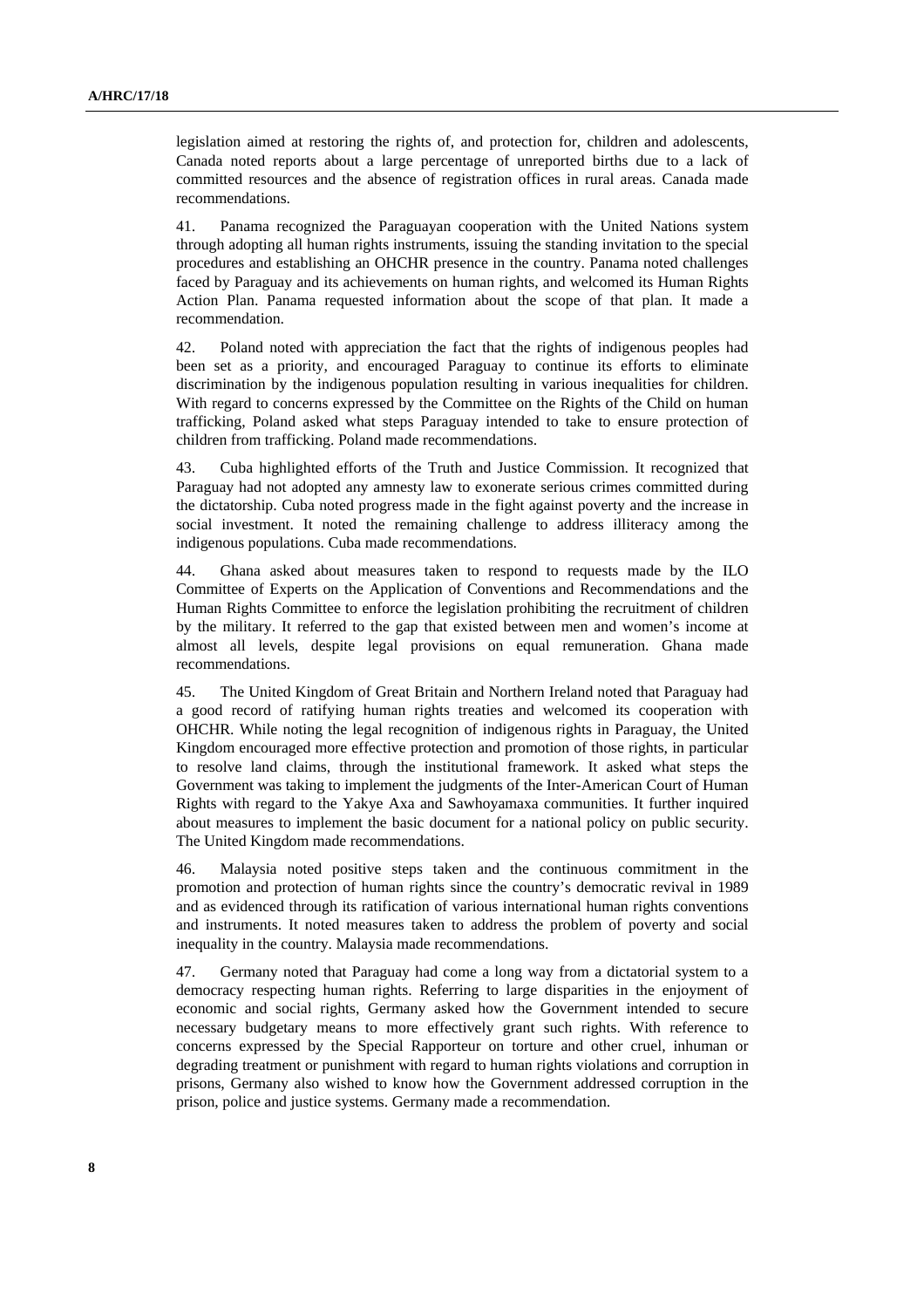48. Norway noted the constructive participation of Paraguay in the universal periodic review. It referred to issues regarding gender equality, criminalization of abortion, inequality and limited public revenue, as well as the participation of civil society in the review's preparatory process. Norway commended Paraguay for the efforts to enhance the human rights situation of indigenous peoples. Norway made recommendations.

49. Switzerland drew attention to deplorable conditions and overcrowding in prisons, as well as to the use of torture, especially in police stations, often with impunity. Switzerland also noted that corruption was widespread, and that the reinforcement of the rule of law and of an independent and impartial judicial system would be a fundamental condition for ensuring respect for human rights. Finally, Switzerland observed that the recognition of the rights of the indigenous population was not always fully ensured. Switzerland made recommendations.

50. The delegation of Paraguay proceeded to answer questions and address concerns raised during the interactive dialogue.

51. Regarding the penitentiary system, it reminded that the Special Rapporteur on the question of torture and the Subcommittee on Prevention of Torture and Other Cruel, Inhuman or Degrading Treatment or Punishment had recently visited Paraguay. The Paraguayan Government had received the recommendations of both mechanisms with great interest and was committed to progressively improving prison conditions. In that regard, by Decree No. 4674 dated 9 July 2010, the National Commission for Prison Reform had been established as a technical forum for discussion and support for the development of a plan to reformulate the treatment of persons deprived of liberty and the management of prisons. Likewise, the Government had decided to close by 2013 the first national penitentiary in Paraguay, named Tacumbú National Penitentiary, which hosted half of the penitentiary population in the country. The Government would invest 35 million dollars in the next years in transferring the detainees to more adequate facilities that complied with international standards. Also, it was worth noting that there was a bill on the implementation of a national mechanism for the prevention of torture in Congress, which had already been preliminarily approved by the Senate.

52. With regard to cases of torture, the delegation explained the process followed to investigate allegations by the Office of the Prosecutor General and units tasked with investigating human rights violations. According to statistics, every allegation had been officially investigated.

53. In response to queries about the situation of children and adolescents, the delegation further explained the institutional functioning of the National System for the Promotion and Protection of the Rights of Children and Adolescents. In addition, from 2008 to 2011, the budget of the National Secretariat for Children and Adolescents had increased by 400 per cent. The increase had been primarily devoted to the "Abrazo" programme aimed at reducing child labour. For its part, the National Council for Childhood and Adolescence put forward programmes for the period 2009–2010 to address birth registration and the situation and rights of children and adolescents in the street, among others.

54. One of the most important accomplishments of the current Administration was having achieved free education until the secondary level, which encompassed full exemption from tuition, examination fees and costs of qualifications, together with the provision of resources and school supplies, for all students attending public schools. Investment in education and culture had risen by an average of 18.5 per cent annually. The Ministry of Education and Culture had a budget equivalent to 17.7 per cent of the general budget, representing 4.9 per cent of gross domestic product. With regard to the inclusion of human rights content in schools' curricula, the Ministry of Education and Culture,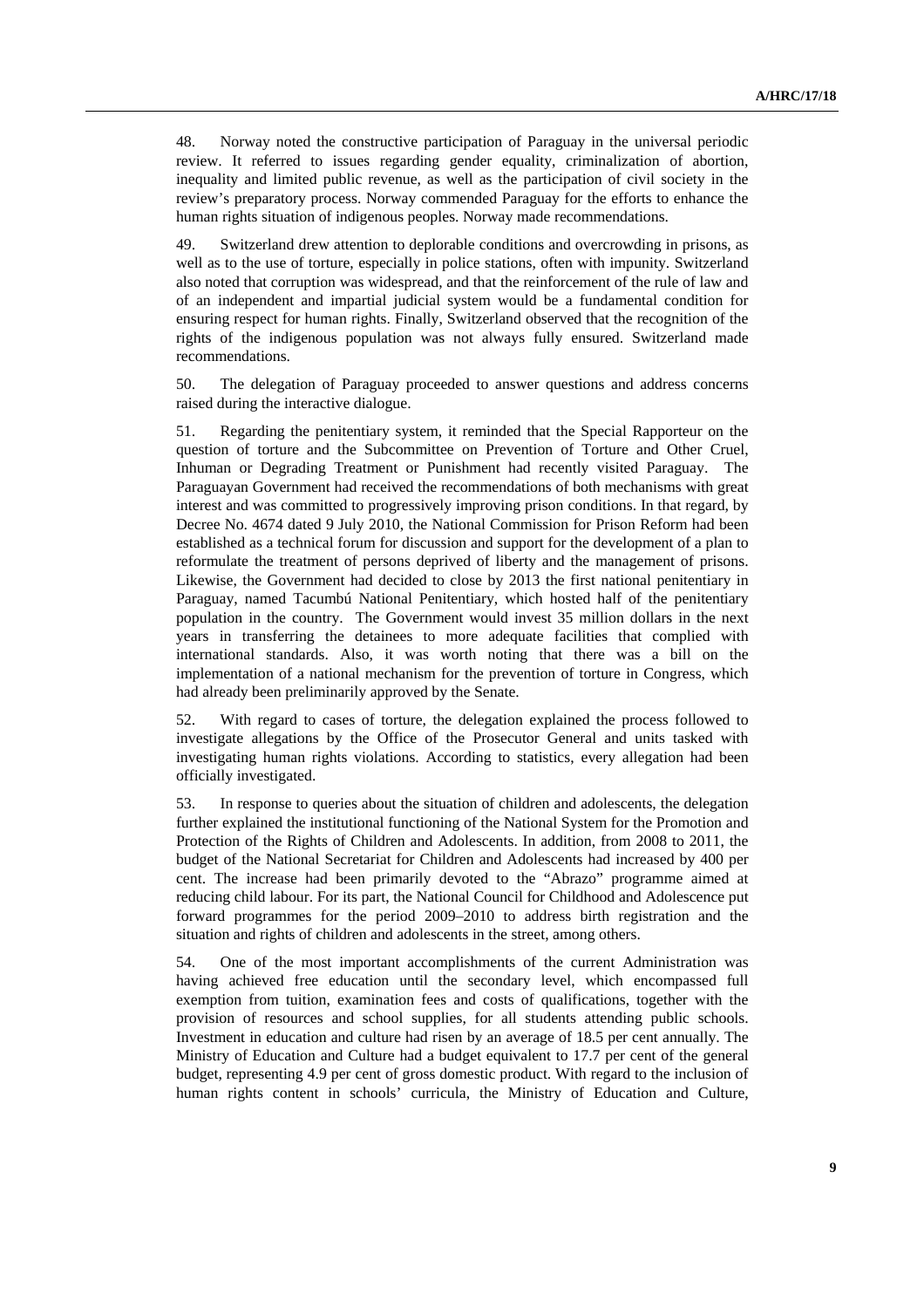established in February 2009, had tasked the Directorate General of Human Rights with the mission of developing a national plan on human rights education.

55. The delegation recalled that the Constitution recognized the right of indigenous peoples and that Law No. 904/81 on the Status of Indigenous Communities recognized the legal status of these communities, 60 per cent of which had already obtained a legal title. In that regard, in 2010, 156,000,718 hectares had been granted to 17 communities. For its part, the Paraguayan Indigenous Institute had worked on three strategic areas since August 2009: land and territory, participation and ethnic development. For 2011, the institute was planning the establishment of a protocol for consultations. Provisionally, it had adopted Resolution No. 2039 of 2010, establishing compliance with the minimum requirements and obligations of the consultation on the framework of ILO Convention No. 169 and its direct application.

56. In relation to women's rights, the Constitution had established the principle of equality and non-discrimination and urged the three branches of Government to promote real and effective conditions for freedom and equality, remove obstacles that prevented or disrupted its enjoyment, and facilitate the participation of all citizens in political life. The Women's Secretariat of the Presidency of the Republic was of fundamental importance to the promotion of measures to help eliminate discrimination against women, for which it had implemented two plans for Equal Opportunity in earlier stages and to date was running the Third National Plan for Equal Opportunities between Women and Men 2008–2017. The Secretariat was also charged with the definition and implementation of the policy of prevention, care and protection for victims of gender violence. A service providing support for victims had been established in 2003. Currently, the Secretariat for Women was defining a policy of prevention, punishment and eradication of gender violence. In the judiciary, a series of measures to ensure access to justice for victims had been set up. On the other hand, in 2008, the National Police had launched a first specialized unit providing special care for women, children and adolescents victims of domestic and gender violence. In 2010, 6 such units had already been created in different parts of the country. The Government intended to open 11 more in the course of 2011.

57. Spain highlighted efforts for the promotion and protection of human rights made by Paraguay, in particular the creation in 2010 of the Human Rights Network of the Executive branch and the elaboration of the Plan of Action 2010–2011. Spain also highlighted the important work of the Truth Commission and its 2008 report and recommendations, which should be implemented. Spain made recommendations.

58. France noted that, according to the Permanent Forum on Indigenous Issues, nearly 90 per cent of the indigenous population did not have access to medical services. In addition, according to the Special Rapporteur on the right to education, the illiteracy rate among the indigenous population over the age of 15 had risen to 40 per cent. France also highlighted continuing difficulties faced by the Yakya Axa and Sawhoyamaxa communities regarding access to land. It further drew attention to concerns expressed by the Committee on the Rights of the Child on the problems of street children and child labour. France welcomed initiatives for the protection of rights in connection with sexual orientation and gender identity. France made recommendations.

59. Turkey commended the efforts of Paraguay to establish institutional mechanisms for the promotion and protection of human rights, in particular, for creating a system to followup on the recommendations of the treaty bodies. Turkey asked about progress made in the implementation of the Judicial Assistance Service which provided channels of communication for those who provide justice and for their community. Turkey made a recommendation.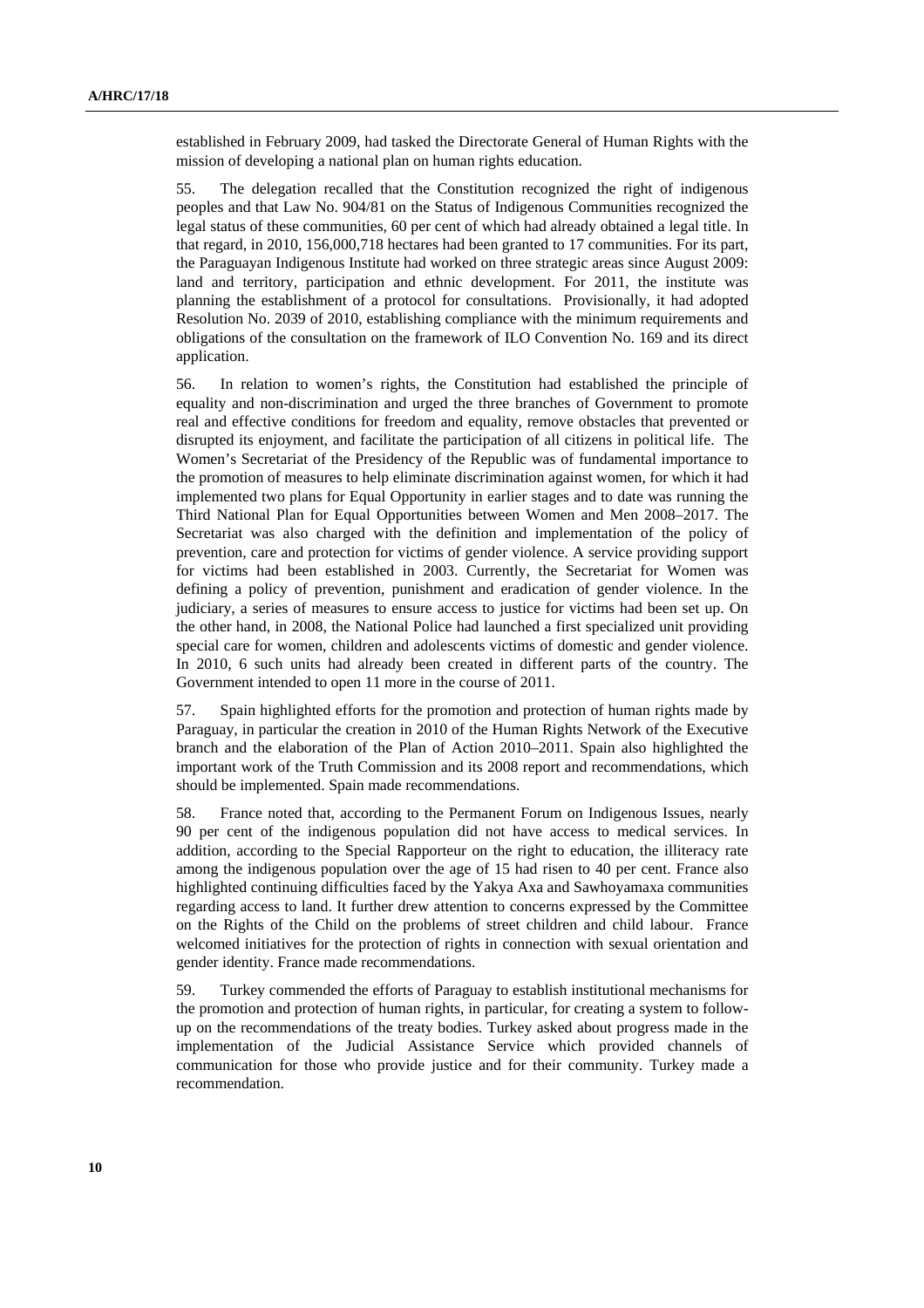60. Argentina commended Paraguay for the adoption of the Plan of Action for Human Rights Education at primary and secondary levels. It congratulated Paraguay for the recent ratification of the International Convention for the Protection of All Persons from Enforced Disappearance. Argentina also referred to efforts to address gender violence, including the trafficking of women and children. Argentina made recommendations.

61. Azerbaijan noted the institutional and legal reforms undertaken by Paraguay in the promotion and protection of human rights. It commended Paraguay for fulfilling its commitment to submit reports to the treaty bodies, the establishment of the Ombudsman Office with "A" status and the integration of human rights education in primary and secondary schools curriculum. It noted challenges of poverty. Azerbaijan made a recommendation.

62. The Republic of Korea welcomed the continuous efforts and determination of Paraguay to promote and protect human rights. The Truth and Justice Commission had played a crucial role in the establishment of democratic institutions. However, it was concerned that torture and ill-treatment still usually took place at the initial stage of police custody, and that impunity in the criminal justice system reportedly remained widespread. The persistence of the use of children for domestic work was also worrying. Finally, the Republic of Korea observed the marginalization of indigenous groups in the areas of land opportunities and education. It made recommendations.

63. Hungary commended Paraguay for the comprehensive report and for the establishment of the Truth and Justice Commission. While acknowledging the legal recognition of indigenous peoples and their collective right to land, but noted remaining concerns. Hungary further raised concerns on prison conditions, and the delay in enacting legislation to establish a national system for the prevention of torture. Hungary made recommendations.

64. The Plurinational State of Bolivia valued the normative framework on the rights of indigenous peoples. It noted that Paraguay had ratified most core international human rights instruments, had submitted its due reports to treaty bodies, had an A-status Ombudsman and was working with the support of a national human rights network in the Executive branch. It encouraged Paraguay to continue with its efforts. The Plurinational State of Bolivia made recommendations.

65. China expressed appreciation for the efforts undertaken by Paraguay to promote and protect human rights. It also commended efforts by the Government to fight poverty and social injustice through State institutions. China made recommendations.

66. Slovakia noted positively that Paraguay was a party to most core international human rights instruments and that it had an A-status accredited Ombudsman. It expressed concern about reported persistence of child labour and noted that the Committee on the Rights of the Child had in 2010 regretted that its national legislation was not fully in conformity with the Convention. Slovakia made recommendations.

67. The United States of America requested information on plans to combat violence; plans for greater transparency and modernization in the judiciary and weaknesses in the judicial system; as well as to address official corruption. It also asked about efforts to further eliminate torture and cruel, inhuman or degrading treatment in prisons and in detention. It made recommendations.

68. Japan commended the commitment of Paraguay to human rights, including through the ratification of a wide range of international instruments, the submission of reports to treaty bodies, and its acceptance of visits of Special Rapporteurs. It looked forward to the steady implementation of the international human rights treaties. Japan welcomed changes to the Criminal Code since 1997, in particular the criminalization of domestic violence,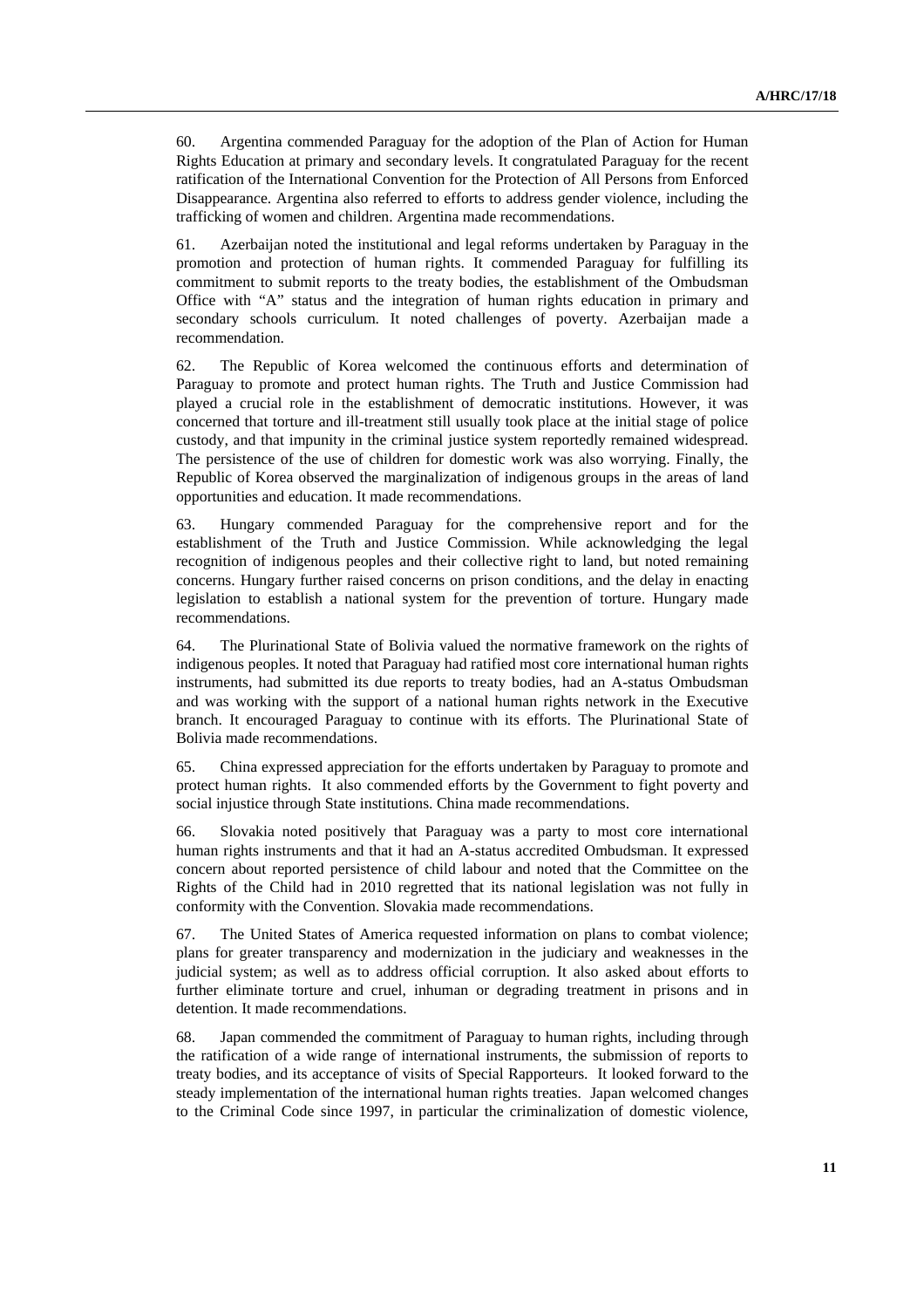sexual abuse and trafficking in persons. Japan remained concerned about the wide use of preventive detention of youths and the frequent use of torture in police custody. Japan made recommendations.

69. Ecuador commended Paraguay for its efforts during the last 10 years in the consolidation of a comprehensive policy for the protection of human rights. It noted the role played by the Human Rights Network within the Executive power in the coordination of human rights policies. Ecuador highlighted progress made in the areas of education and social programmes to assist families in need, which demonstrated the commitment of Paraguay.

70. Sweden asked Paraguay about actions to combat gender-based discrimination in law and practice. While referring to provisions in the Constitution regarding discrimination on a number of grounds, it also noted that sociocultural traditions that discriminated against women persisted. It also noted that were no laws explicitly prohibiting discrimination against lesbian, gay, bisexual and transsexual persons in employment, housing and access to education or health. Sweden made recommendations.

71. Honduras noted the recent creation of a number of human rights bodies, including the Human Rights Network of the Executive branch. The commitment of the Government was also demonstrated by the elaboration of the Human Rights Action Plan 2010–2011. Honduras appreciated that Paraguay had extended a standing invitation to special procedures and increased cooperation with OHCHR and the United Nations country team. However, Honduras shared concerns expressed by the Committee on the Rights of the Child and the Committee on the Elimination of Discrimination against Women on human trafficking and legislation on sexual exploitation and encouraged Paraguay to take increased efforts to address these concerns. Honduras made recommendations.

72. Mexico recognized progress made by Paraguay in the recognition of the right of indigenous people to collective land property and the implementation of policies to fight poverty and social inequality. It took note of efforts to investigate, punish, redress and prevent human rights violations by State and non-State agents during the dictatorship. Mexico made recommendations.

73. Australia recognized ongoing efforts to strengthen human rights legislation and establish related institutions. It also welcomed efforts to meet the needs of all Paraguayans, especially rural and indigenous communities. Australia further welcomed the existing freedom of assembly, association and religions, as well as efforts to end discrimination based on sexual orientation and gender. However, it was concerned by harassment of and discrimination against women, minorities and indigenous peoples. It also welcomed progress in bringing perpetrators of past human rights abuses to justice, but was concerned by reports of security force heavy-handedness, as well as unacceptable prison conditions. Australia made recommendations.

74. Colombia commended Paraguay for its national report. It highlighted the firm commitment of Paraguay to ensuring that violations committed during the military dictatorship did not occur again. Colombia welcomed efforts to address all forms of discrimination. Colombia reiterated its willingness, within the framework of bilateral agreements to continue cooperating with Paraguay on efforts to counter–terrorism and common crime. Colombia made recommendations.

75. Costa Rica congratulated Paraguay on the greatly improved human rights situation since the end of the dictatorship and for the ratification of international human rights instruments. It recognized the enormous efforts undertaken in this regard and expressed understanding that full implementation would need time and resources. Costa Rica also appreciated the establishment of an independent human rights institution. It expressed satisfaction concerning the adoption of the Action Plan for Human Rights Education, which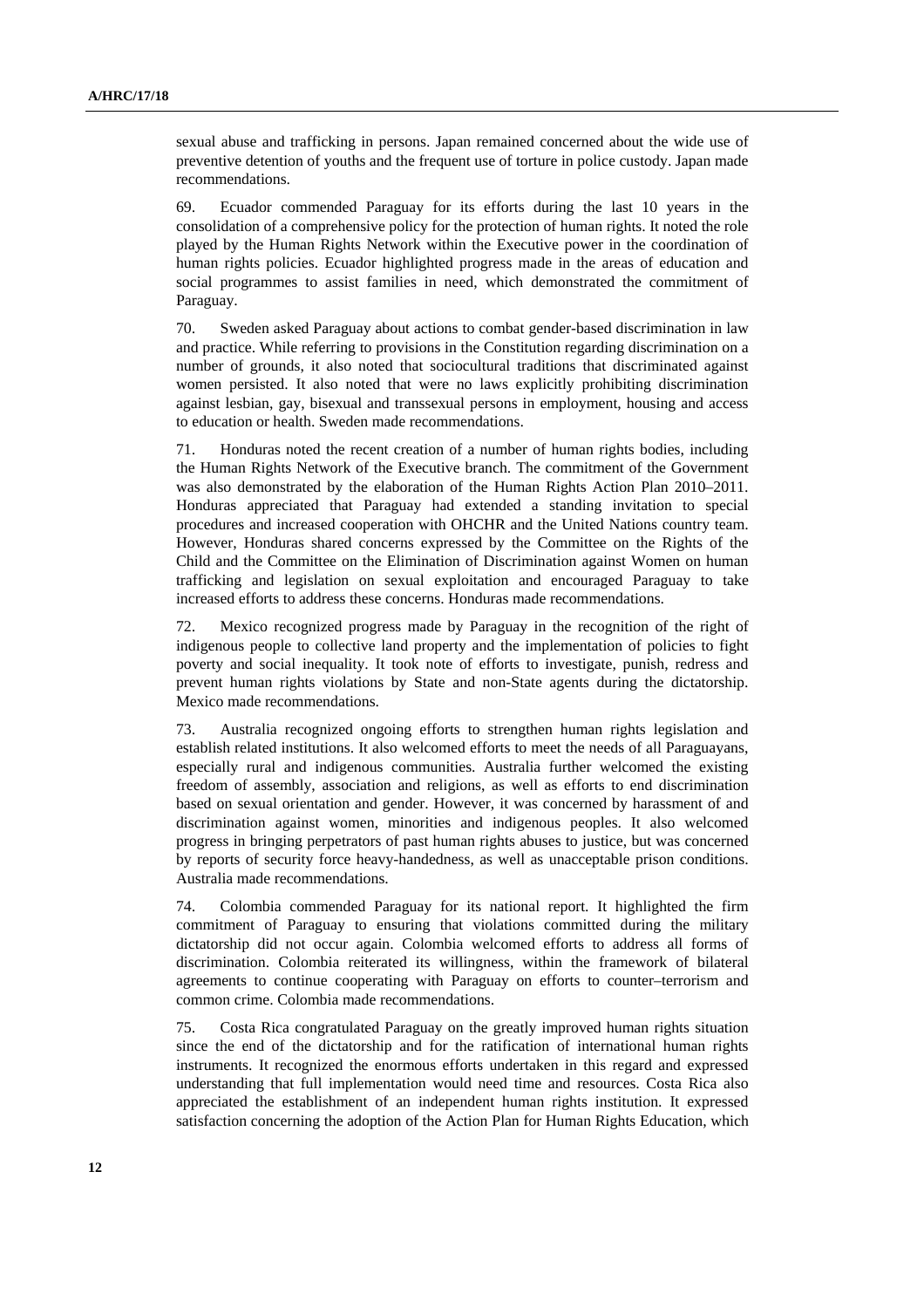requires the teaching of human rights at primary and secondary school levels. It made recommendations.

76. Peru highlighted the inclusive process for the elaboration of the national report, which also described the challenges faced by Paraguay in the promotion and protection of human rights. It noted progress, such as the establishment of the Truth and Justice Commission, important efforts to address poverty and efforts to ensure free and mandatory basic education and bilingual education in Guaraní and Spanish. Peru made recommendations.

77. Uruguay recognized efforts made by Paraguay to provide human rights training to Government officials and poverty reduction strategies and programmes. It highlighted the importance of incorporating the recent history in the school textbooks, as well as the search of disappeared persons. It shared concerns in the region regarding the security of persons and asked if Paraguay had an official registry of police arms. Uruguay made recommendations.

78. The Dominican Republic acknowledged the progress made by Paraguay in the area of human rights and made a number of recommendations.

79. At the beginning of the concluding remarks, the delegation of Paraguay addressed the issue of public safety. The Ministry of Interior had developed and recently submitted a Concept Paper on National Public Security Policy, which aimed to outline general guidelines for specifying levels of public safety and governance that allowed the full exercise of rights and liberties. The application of this basic document explicitly implied protecting, promoting and protecting human rights. It focused on the prevention and investigation of the crime in line with recognized international standards. In line with the modernization and reform of the National Police of Paraguay, the Ministry had the goal of preparing policing protocols (none previously) in order to provide both a practical tool and a monitoring and control device which would allow the police to attain the highest standards in the area of promoting and protecting human rights.

80. The delegation also referred to the issue of trafficking in persons and described the efforts undertaken to combat it. At the international level, it called for enhanced cooperation to comply with the international instruments on that issue. At the national level, it explained that as of 2009 the Paraguayan police had established a special unit to combat trafficking.

81. The delegation also mentioned the fact that mass graves belonging to political prisoners of the dictatorship had recently been discovered. Currently, the competent authorities were digging them and trying to identify the remains.

82. Finally, the delegation answered the questions relating to the rulings of the Inter-American Court on Human Rights related to indigenous issues in Paraguay. In order to facilitate their compliance it was necessary to reach consensus with various stakeholders within Paraguayan society. The cases were complex and required a high content of mutual understanding and concessions from all parties.

83. The delegation acknowledged all delegations for the fruitful interactive dialogue and for the recommendations put forward, that would be carefully considered.

# **II. Conclusions and/or recommendations**

84. **The recommendations formulated during the interactive dialogue and listed below enjoy the support of Paraguay:**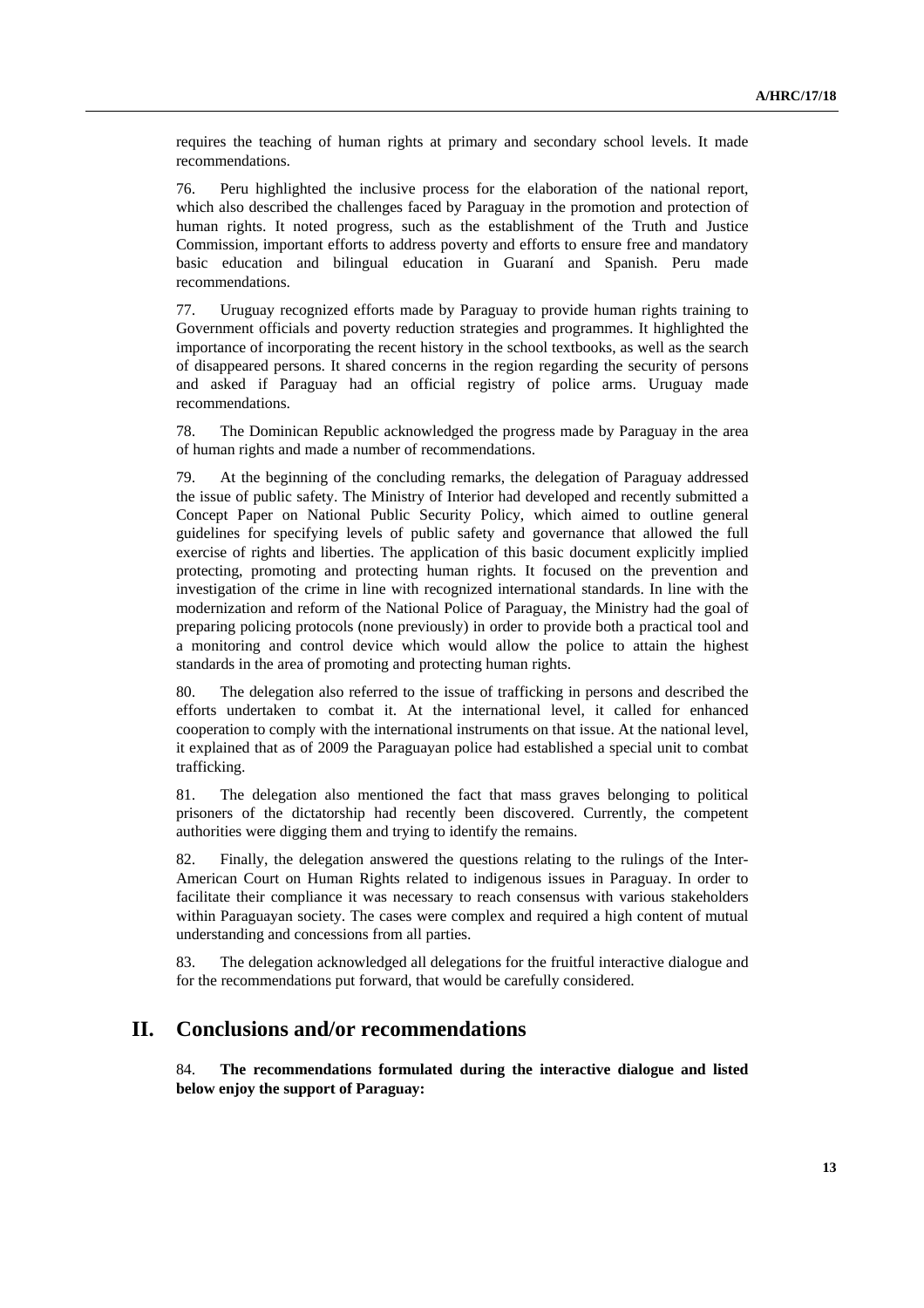84.1. **Implement all provisions in the Convention on the Rights of Persons with Disabilities, among others, the elimination of physical barriers to information, public transportation and buildings (Thailand);**

84.2. **Work towards ending all forms of discrimination by passing the current Congressional Bill outlawing discrimination and ensuring all existing legislation is in conformity with the Bill's objectives (Australia);**

84.3. **Continue its efforts in order to strengthen legislation to prevent and punish the use of boys and girls in pornography (Argentina);**

84.4. **Continue to consolidate the Human Rights Network of the Executive branch (Bolivarian Republic of Venezuela, Honduras, Dominican Republic);** 

84.5. **Take additional efforts on children's issues, including the compilation of statistical data, establishment of a monitoring system and overall enhancement of child protection measures (Japan);**

84.6. **Ensure, within the mandate of the Department for the Rights of Children and Adolescents of the Ombudsman, that children's rights complaints mechanisms are easily accessible and child-sensitive (Slovakia);**

84.7. **Strengthen the national system of protection and promotion of childhood and adolescence (Peru**);

84.8. **Continue to make progress in the institutional consolidation of the mechanisms responsible for protecting and promoting the rights of persons with disabilities (Colombia)**;

84.9. **Further improve human rights records in the country (Azerbaijan);**

84.10. **Put into practice the plan to establish a system of human rights indicators (Algeria);**

84.11. **Make the National Plan for the Prevention and Eradication of Commercial Sexual Exploitation of Children operational by ensuring public funding (Poland);**

84.12. **Expand the coverage of programmes that combat poverty, such as "Tekoporã" (Brazil);**

84.13. **Continue to pursue its national poverty reduction plans and promote gender equality and empowerment of women (Palestine)**;

84.14. **Strengthen the protection of rights and interests of women and children and other vulnerable groups (China);**

84.15. **Continue the efforts to implement plans and programmes for the promotion and protection of human rights of persons that are in conditions of vulnerability (Panama);**

84.16. **Continue implementing programmes and measures to improve the enjoyment of the right to education and the right to health, including for the indigenous peoples (Cuba);**

84.17. **Continue full cooperation with the international human rights mechanisms (Honduras, Dominican Republic);**

84.18. **Continue with its full cooperation with the human rights international mechanisms, particularly with the treaty bodies (Bolivarian Republic of Venezuela);**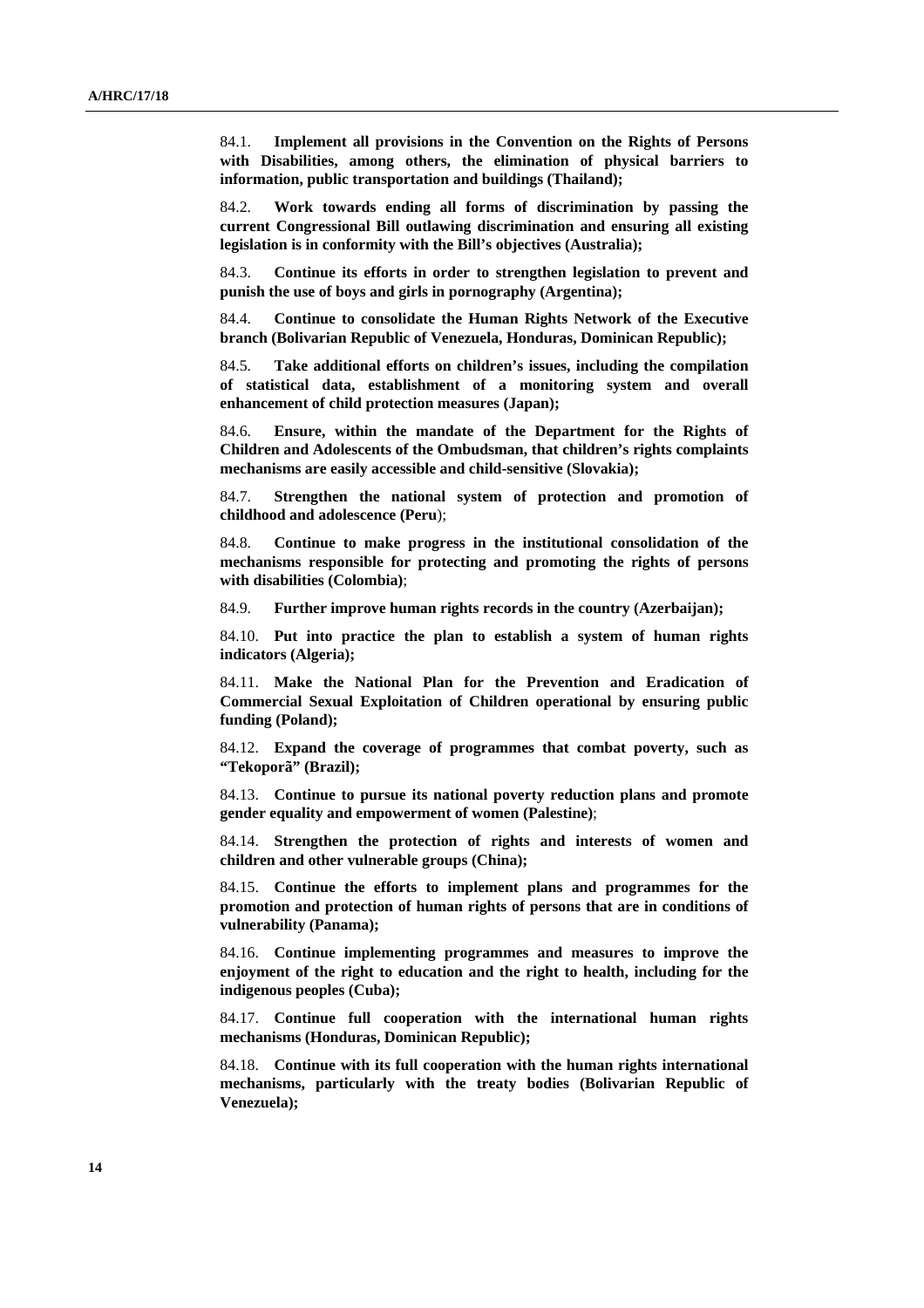84.19. **Continue efforts to ensure the submission of national reports to the treaty bodies (Honduras, Dominican Republic);** 

84.20. **Undertake a participatory and inclusive process with civil society organizations, including indigenous peoples organizations, in the implementation of universal periodic review recommendations (Norwa**y);

84.21. **Continue to strengthen the gender approach in all spheres of national life with positive measures to achieve the effective promotion and protection of the rights of women (Bolivarian Republic of Venezuela);** 

84.22. **Take additional measures to implement recommendations on various issues as put forward by the Committee for the Elimination of Discrimination against Women, in particular the low participation of women in decisionmaking bodies and in public life, and the high rates of illiteracy and school dropout among women (Moldova);**

84.23. **Continue affirmative action measures to strengthen the participation of women in publicly elected posts (Costa Rica);**

84.24. **Continue promoting the prompt adoption of a law against all forms of discrimination, in accordance with its international human rights commitments (Plurinational State of Bolivia);**

84.25. **Continue to make progress in measures to prevent discrimination against any person due to its sexual orientation or gender identity (Colombia);**

84.26. **Ensure that persons with disabilities have appropriate access to facilities and services, including education, information, and public transportation (United States);**

84.27. **Abolish the death penalty under the military legislation (Slovenia, Spain);1**

84.28. **Continue its efforts to prevent and combat trafficking in persons, especially women and children, by entirely financing and implementing the National Plan for the Prevention and Eradication of the Sexual Exploitation of Girls, Boys and Adolescents. Amend the national legislation on the sexual exploitation and trafficking in children to bring it in line with the international instruments (Republic of Moldova);**

84.29. **Increase attention to the protection of trafficked women and children (Holy See);**

84.30. **Strengthen efforts aimed at combating trafficking in persons and sexual exploitation of women and children and the problem of street children (Malaysia);**

84.31. **Strengthen the implementation of relevant policies, such as the Plan to Prevent and Eradicate Child Labour and the empowerment of its National Commission for the Elimination of Child Labour, in particular with regard to the ILO Convention No. 182 concerning the Prohibition and Immediate Action for the Elimination of the Worst Forms of Child Labour, to address the phenomenon of child labour (Slovakia);**

 $1$  The recommendation as read by Spain during the interactive dialogue: Adopt legislative measures with a view to abolish the death penalty for all instances Adopt legislative measures with a view to abolish the death penalty for all instances.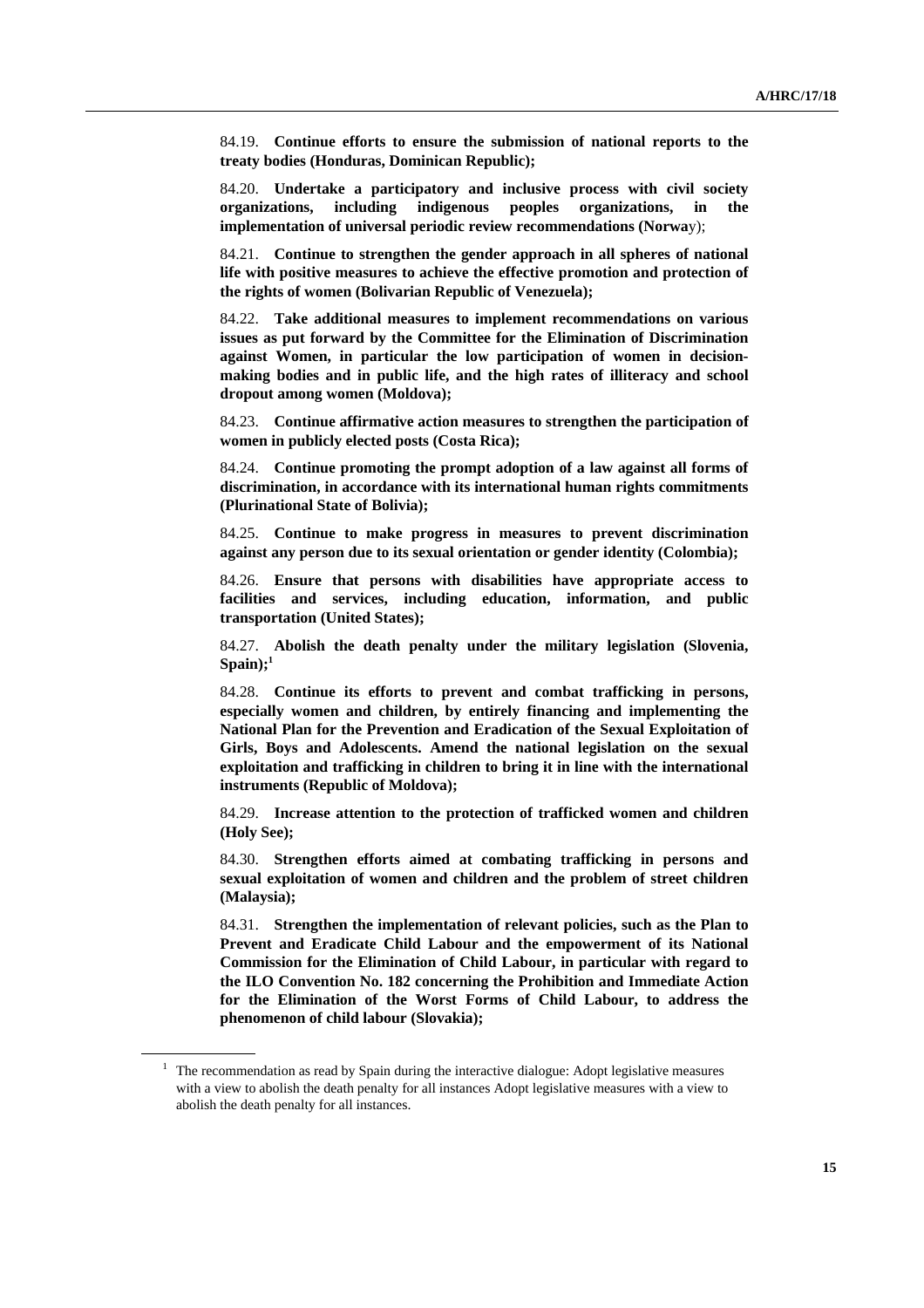84.32. **Redouble its efforts to eradicate child labour, and accord all possible protection and assistance to children living or working in the streets (Republic of Korea);**

84.33. **Continue working on the implementation of the recommendations of the Truth and Justice Commission, including the search for those who disappeared during the dictatorship (Cuba)**;

84.34. **Continue efforts to investigate human rights violations committed during the military dictatorship and provide victims and their families with the corresponding reparations (Uruguay);** 

84.35. **That the family, as defined in the Constitution, remains the genuine expression of national culture (Holy See**);

84.36. **Continue with the design and implementation of programmes fighting poverty and extreme poverty with a human rights approach to overcome structural inequality (Uruguay);**

84.37. **Continue with its plans and policies to ensure that economic improvements benefit socially all the population (Cuba);**

84.38. **Strengthen policy that would protect, promote and facilitate the implementation of the right to food, especially for the population who live below poverty line (Malaysia);**

84.39. **Continue promoting programmes protecting the right to food, through sustainable agriculture that preserve the eco-system (Plurinational State of Bolivia);**

84.40. **Continue strengthening the decentralization of health-care services to increase coverage, particularly in rural areas (Plurinational State of Bolivia);**

84.41. **Take on board the concerns expressed in connection with the implementation of the right to education for all citizens (Algeria);**

84.42. **Step up efforts to improve the literacy rate among the indigenous communities and the people who live in rural areas (Malaysia);**

84.43. **Continue with its literacy efforts, access to bilingual education and the promotion and protection of the Guaraní language, in all its territory (Plurinational State of Bolivia);**

84.44. **Consider taking comprehensive measures to address indigenous peoples' claims, giving due consideration to the United Nations Declaration on the Rights of Indigenous Peoples (Republic of Korea);**

84.45. **Redouble efforts to resolve the problem of indigenous lands and prioritize support for the National Indigenous Institute (Switzerland);** 

84.46. **Take further measures to protect the collective property rights of all indigenous citizens (Hungary);**

85. **The following recommendations enjoy the support of Paraguay which considers that they are already implemented or in the process of implementation:**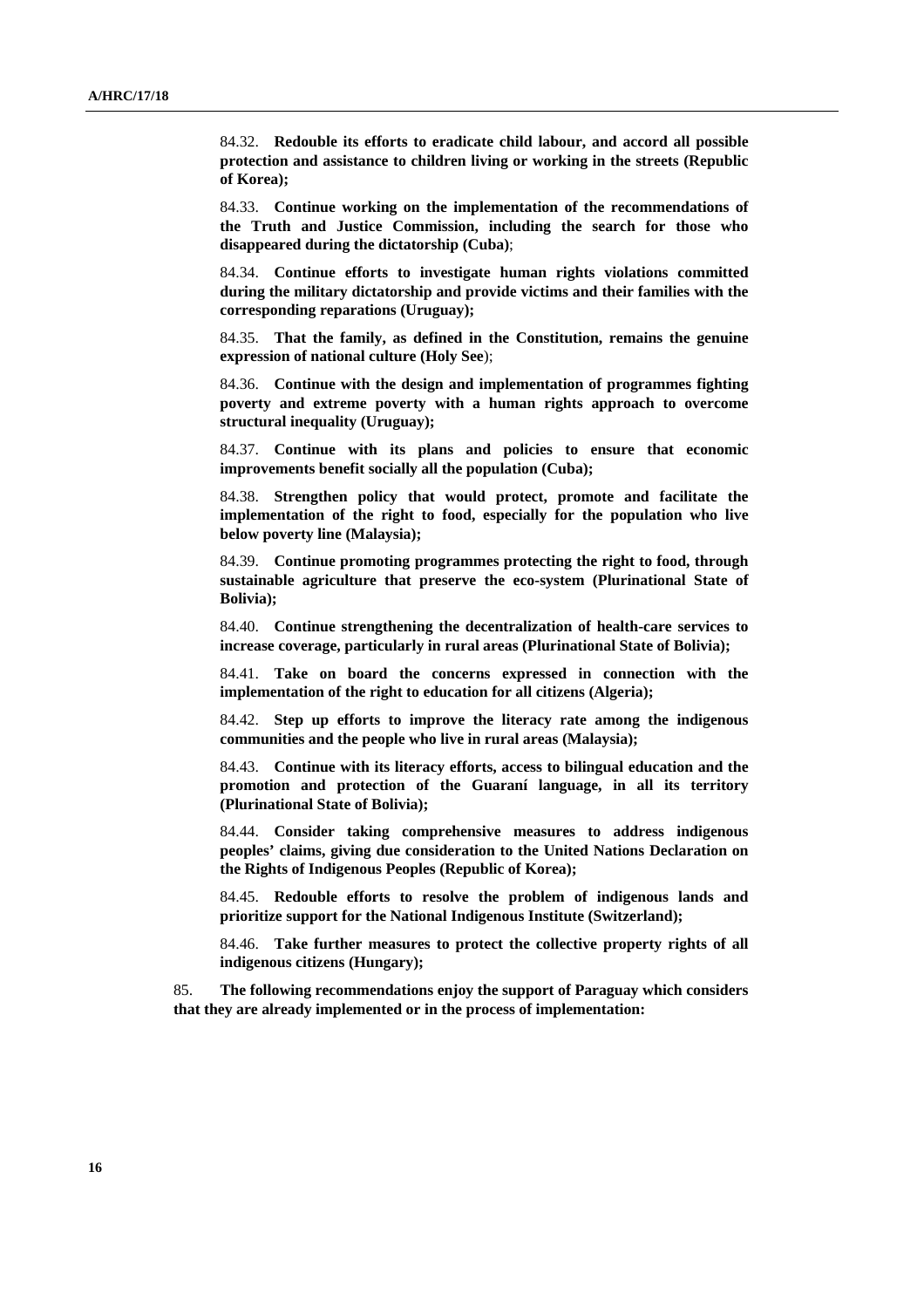85.1 **Ratify the Optional Protocol to the International Covenant on Economic, Social and Cultural Rights (Republic of Moldova);**<sup>2</sup>

85.2. **Conclude as soon as possible the ratification process of the Optional Protocol to the International Covenant of Economic, Social and Cultural Rights (Spain);**<sup>3</sup>

85.3. **Adopt, as soon as possible, a bill against all forms of discrimination (Uruguay);** 

85.4. **Pass legislation implementing the Rome Statute of the International Criminal Court into domestic law (Australia);**

85.5. **Adopt promptly the bill that brings the definitions of torture and enforced disappearances in line with the human rights international instruments (Peru);** 

85.6. **Ensure the full incorporation of CRC into its domestic legislation (Slovakia);**

85.7. **Put into practice the plan to set up an institution dealing with matters related to justice and human rights (Algeria)**;

85.8. **Adopt and implement at soon as possible the draft law for the creation of the national mechanism for the prevention of torture (Mexico);**

85.9. **Fully implement the National System for Comprehensive Protection and Advancement of Children and Adolescents to help protect vulnerable children and adolescents (Canada)**;

85.10. **Strengthen the role of the National Council for Childhood and Adolescence (Poland);**

85.11. **Designate an appropriate institution for the implementation and observance of the Convention on Rights of Persons with Disabilities (United Kingdom);**

85.12. **Develop and implement gender equality policies, particularly in the labour market, and policies to fight sexual and domestic violence (Brazil);**

85.13. **Designate a coordinator for the implementation of the Convention on the Rights of Persons with Disabilities; establish indicators for compliance and supervision; ensure that the oversight mechanism has an adequate status to contribute and follow up on a national policy on disability, and ensure that disability is considered as a cross-cutting issue in its public policies (Spain);**

85.14. **Continue to submit its reports on the implementation of the Convention on the Elimination of All Forms of Discrimination against Women (Norway);**<sup>4</sup>

<sup>&</sup>lt;sup>2</sup> The recommendation as read during the interactive dialogue: "Ratify the Optional Protocol to the International Covenant on Economic, Social and Cultural Rights and the International Convention for the Protection of All Persons from Enforced Disappearance"" .<br><sup>3</sup> The recommendation as read during the interactive dialogue: "Conclude as soon as possible the

ratification process of the Optional Protocol to the International Covenant of Economic, Social and Cultural Rights and to the International Convention for the Protection of All Persons from Enforced Disappearance." 4 The recommendation as read during the interactive dialogue: S"ubmit its report on the

implementation of the CEDAW".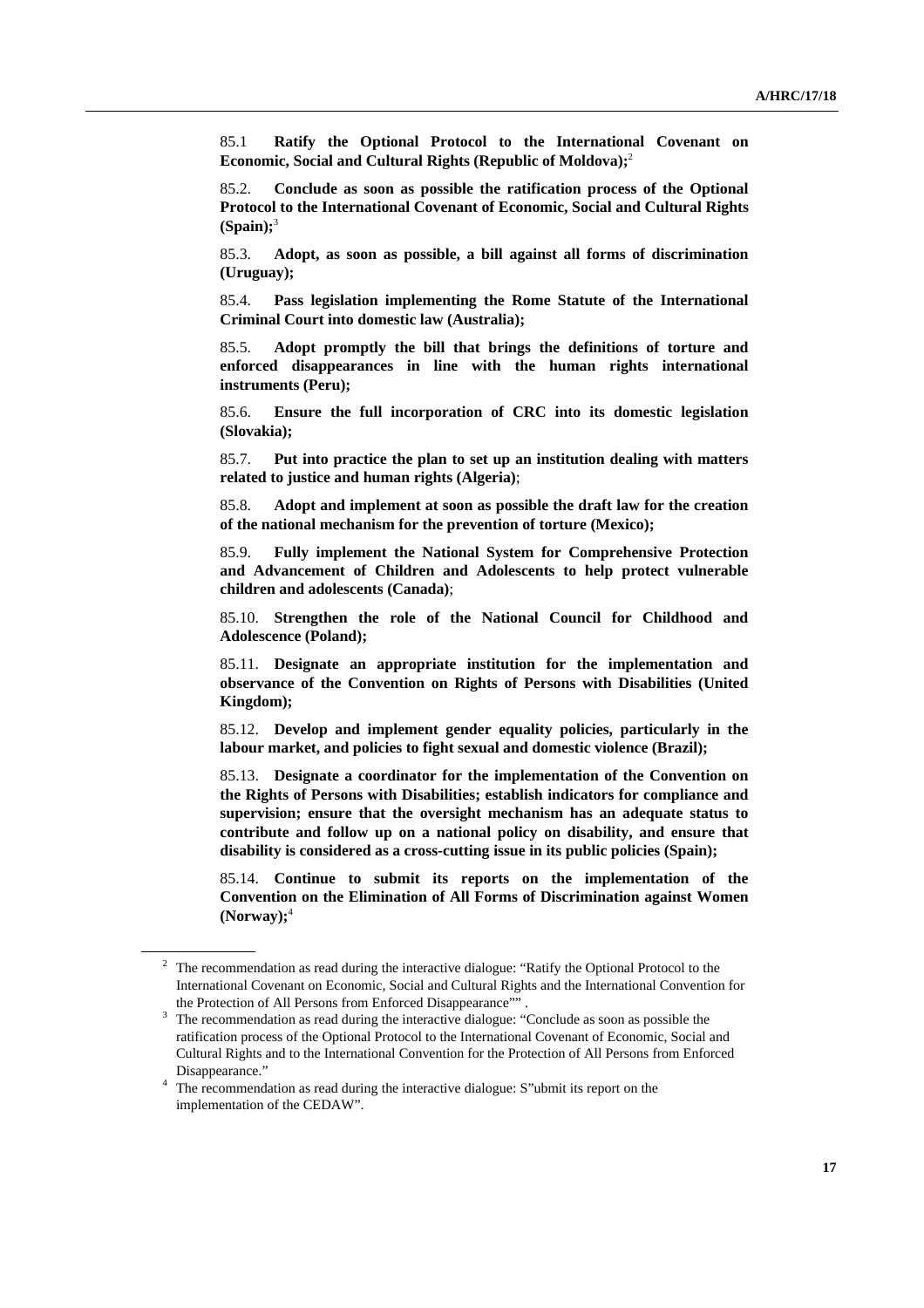85.15. **Establish effective and speedy measures to guarantee gender equality at all levels of the civil society and State structure, bearing in mind that laws and current policies have not yet produced the desired results (Nicaragua);**

85.16. **Take effective measures to ensure the equal treatment of women in law and practice, in accordance with its international obligations under the Convention on the Elimination of All Forms of Discrimination against Women (Sweden);**

85.17. **Take measures to rectify the situation of low participation of women in decision-making bodies and public life, the wage gap between women and men, and the high illiteracy rate among women (Norway);** 

85.18. **Address the problem of low participation of women in the political life and in the decision-making bodies, in particular through the consideration of affirmative measures (Slovenia);** 

85.19. **Adopt the necessary measures to eliminate discrimination against women, both in law and practice, including with regard to remuneration, employment opportunities, access to educational and health services (Mexico);**

85.20. **Continue its efforts in order to increase the participation of women in decision-making bodies and public institutions (Argentina);**

85.21. **Adopt new measures to ensure greater participation and representation of women in the Public Administration, as well as equal remuneration for men and women (Peru);**

85.22. **Ensure equal remuneration between men and women in practice (Slovenia);**

85.23. **Promote gender equality, including equal remuneration for men and women for equal work (Ghana);**

85.24. **Pursue the necessary measures to promote the principle of equal remuneration between women and men (Turkey);**

85.25. **Take measures to end discrimination based on race and ethnicity (Sweden);**

85.26. **Adopt and promulgate as soon as possible the draft law on all forms of discrimination and to include in this draft law discrimination on the basis of sexual orientation and gender identity (France);** 

85.27. **Take the necessary measures to effectively combat discrimination based on sexual orientation in law as well as practice (Sweden);**

85.28. **Stipulate a clear definition of the crime of torture in its national legal framework in compliance with the Convention against Torture and Cruel, Inhuman or Degrading Treatment or Punishment and ensures investigation of all allegations of torture and ill-treatment, bring perpetrators to justice in compliance with international fair trial standards, providing rehabilitation to victims (Slovakia);** 

85.29. **Consider adopting legislation or other new measures to more fully monitor, report, investigate, and prosecute all allegations of torture, extrajudicial execution, or other abuse of those in prison (United States);** 

85.30. **Fully investigate all allegations of torture or ill-treatment and, if appropriate, bring the perpetrators of such acts to justice, and consider**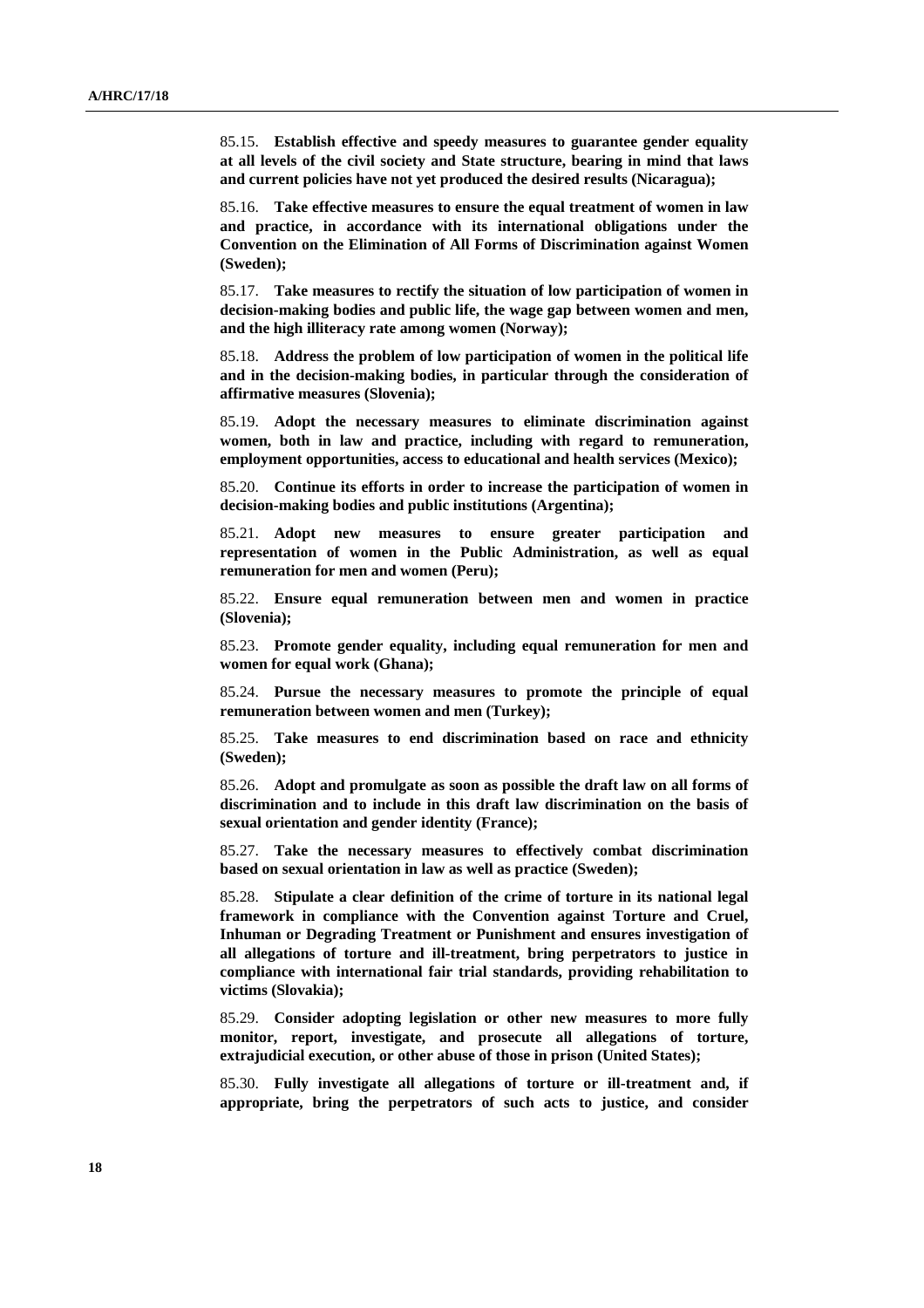**bringing the Criminal Code into compliance with the Convention against Torture (Republic of Korea);**

85.31. **Ensure that cases of torture and ill-treatment are effectively investigated and that the perpetrators are prosecuted; and adapt the national definition of torture to that contained in the Convention against Torture (Switzerland);** 

85.32. **Take effective steps in order to halt and prevent the frequent use of torture during the first days of police custody, in a manner which is consistent with its obligations under the Convention against Torture (Japan);** 

85.33. **Adopt measures to fight impunity in cases of torture (Costa Rica)**;

85.34. **Ensure that the complaints mechanisms of the Ombudsman are easily accessible to all in need, including children (Slovenia);**

85.35. **Ensure the effective exercise of the right to conscientious objection and ensure that no minor (under 18) is recruited into the Armed Forces (Slovenia);**

85.36. **Implement effectively the legislation prohibiting the forced military recruitment of children under the age of 18 (Ghana);** 

85.37. **Comply with the legislation prohibiting the forced military recruitment of children (Hungary);**

85.38. **Put in place measures to effectively prevent underage military recruitment (Japan);** 

85.39. **That the country's judicial and prison systems work toward the improvement of prison conditions in line with international standards (Holy See);**

85.40. **Take the necessary measures to ensure conditions of detention in prisons in conformity with the international standards (Switzerland);**

85.41. **Step up efforts to end abusive practices by security forces and improve prison and detention centre conditions (Australia);**

85.42. **Adopt a new prison policy in order to improve prison conditions and, if possible, increase the salaries of prison guards and administrative staff (Hungary);**

85.43. **Amend the penal code and domestic abuse laws to prohibit all forms of domestic abuse, not just abuse deemed habitual or excessive (Canada);**

85.44. **Strengthen its efforts in prevention, punishment and eradication of all forms of violence against women (Argentina);**

85.45. **Consider adopting legislation or other measures that enable investigation and prosecution for gender-based violence (United States);**

85.46. **Develop official statistics that record cases of domestic violence, femicide, abuse, sexual abuse and sexual exploitation, the latter especially of children and adolescents, and facilitate access to justice for victims and the prosecution of the perpetrators (Uruguay);**

85.47. **Bring domestic legislation on sexual exploitation and trafficking of minors in line with international standards (Slovenia)**;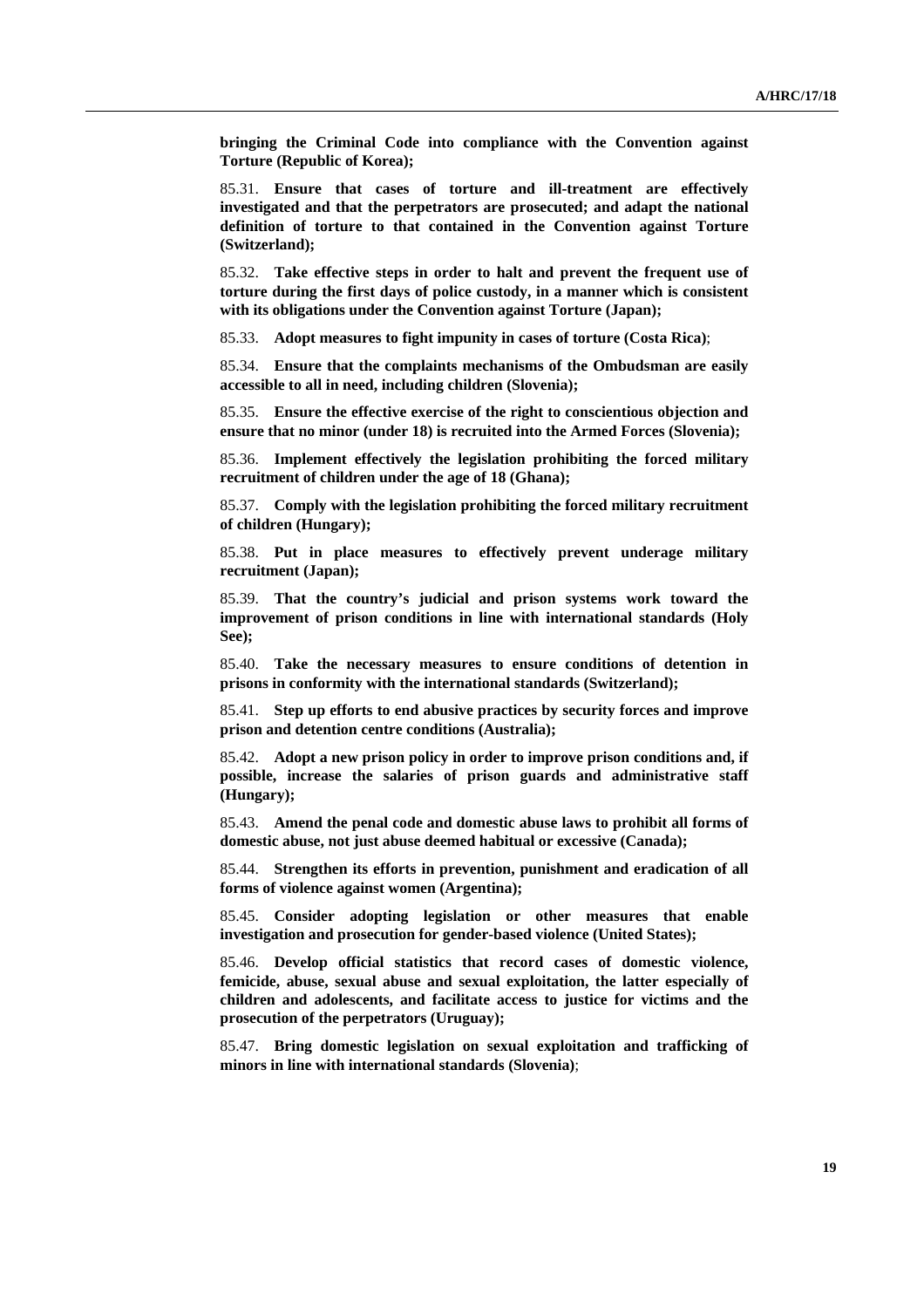85.48. **Ensure that children living or working in the street be provided with adequate protection, assistance, nutrition and shelter as well as with health care and educational opportunities (Poland);** 

85.49. **Implement the recommendations of the Committee on the Rights of the Child, particularly with regard to street children and child labour (France);**

85.50. **Ensure that children living and working on the street are provided with adequate protection, assistance, health care, education and shelter (Hungary);**

85.51. **Apply its anti-corruption legislation in a rigorous manner and ensure the effectiveness, independence and impartiality of the judicial system (Switzerland)**;

85.52. **Continue to promote the modernization of the country's judicial and administrative systems (China);**

85.53. **Consider enacting and implementing objective and balanced criteria for the seating and removal of judges that limit political interference and place an emphasis on improving the objectivity and effectiveness of the Paraguay justice system (United States);**

85.54. **Pass legislation to ensure that unregistered children are not deprived of their rights, and that concrete steps be taken to decrease current obstacles to child registration (Canada);**

85.55. **Ensure the right to equal and satisfactory working conditions, particularly to domestic workers (Brazil);**

85.56. **Intensify its efforts regarding the fight against poverty with the aim of achieving the pertinent objectives of the Millennium Development Goals (Morocco);**

85.57. **Step up programmes against extreme poverty and improve the quality of life of the population (Algeria);** 

85.58. **Take effective measures to reduce the high maternal mortality rate (Slovenia);**

85.59. **Make further efforts to ensure free education for all, since much of the burden still remains with the families (Nicaragua);**

85.60. **Step up its efforts in providing equal opportunities to education and work to both vulnerable groups and minorities (Thailand);**

85.61. **Accord special attention, within its public policy on teaching, to the education of indigenous persons and children living in poverty (Costa Rica);**

85.62. **That constant protection be provided to indigenous people and their rights over their lands and the preservation of their culture (Holy See);**

85.63. **Strengthen its efforts for the protection of the rights of the indigenous population. Create a specific national mechanism to address any complaint by the indigenous population in relation to the use of its traditional land, and ensuring the participation of indigenous groups and their representatives (Spain)**;

85.64. **Strengthen implementation of the comprehensive public policy for indigenous peoples, with a view to promoting and protecting all their rights, and strengthen the Paraguayan Indigenous Institute to ensure the right to consultation and participation of indigenous peoples in decision-making, in**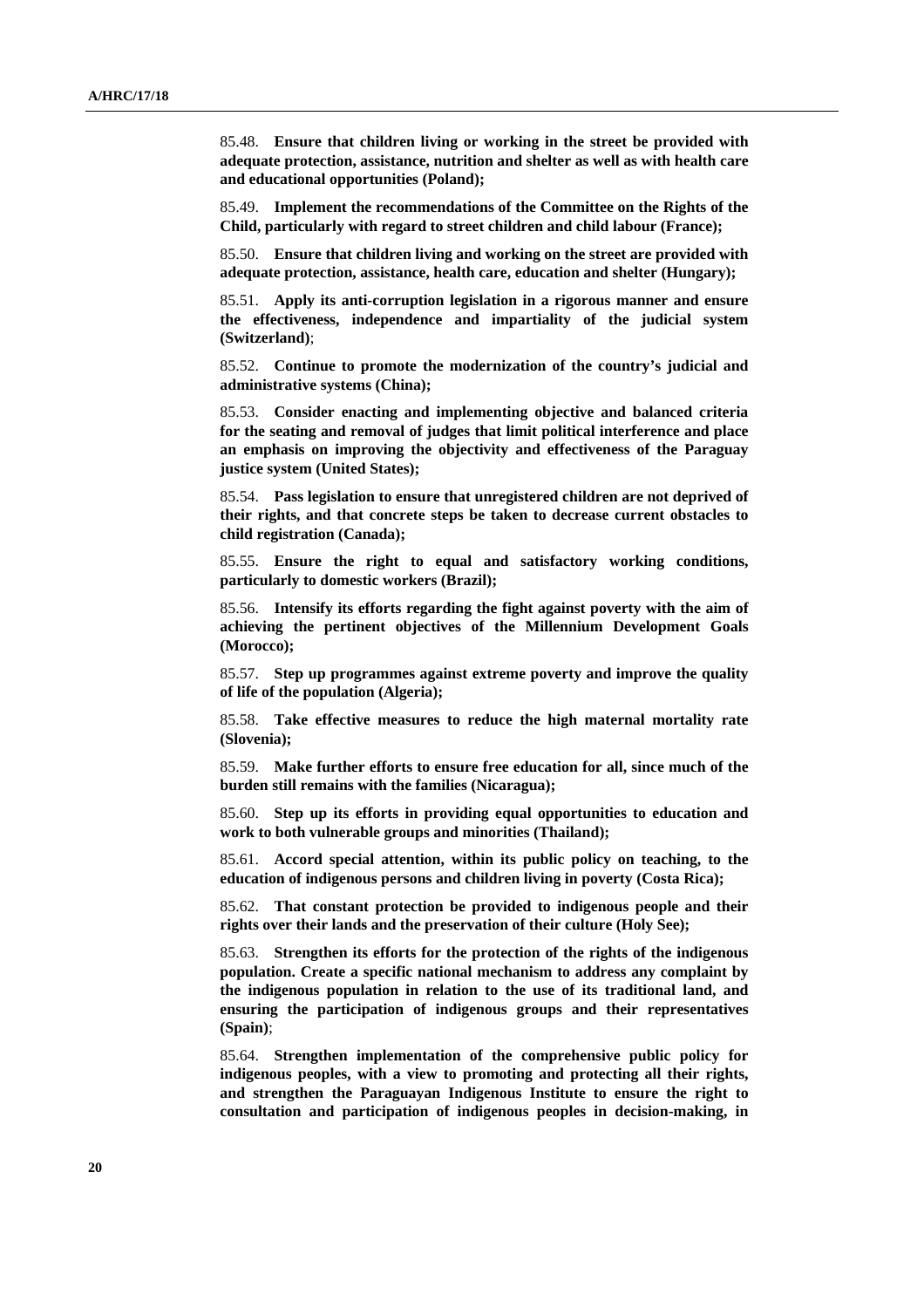**accordance with its obligations under the ILO Convention No. 169 (Plurinational State of Bolivia);**

85.65. **Establish an effective mechanism to address the claims of indigenous people to their traditional lands, with the appropriate participation of indigenous groups, and that resulting decisions are implemented (United Kingdom);**

85.66. **Take measures in order to ensure the compliance with the ILO Convention No. 169 and the Declaration on the Rights of Indigenous Peoples, including the recognition of the right to land and natural resources of all indigenous peoples in Paraguay (Norway);**

85.67. **Develop a comprehensive and forgery-proof land registry to enable indigenous communities to hold legal titles to their ancestral land (Germany);**

85.68. **Fully implement the rulings of the Inter-American Court on Human Rights regarding indigenous land claims by the Yakye Axa and Sawhoyamaxa indigenous communities quickly and effectively (Canada);**

85.69. **Take measures to implement rulings from the Inter-American Court of Human Rights on land rights of indigenous communities in Paraguay (Norway);**

85.70. **Implement the rulings of the Inter-American Court of Human Rights relating to the Yakya Axa and Sawhoyamaxa communities, rendered in 2005 and 2006 respectively, which stipulate, particularly, that the lands claimed by these two communities must be restored to them (France);**

85.71. **Institutionalize a consultation mechanism with indigenous community assemblies in order to include them in any decision-making that might affect their rights and interests (Mexico);** 

85.72. **Pursue appropriate, efficient policies to address the access of its indigenous population to employment, medical services, education and housing (Slovakia);** 

85.73. **Ensure the enjoyment of all human rights by migrants and strengthen the efforts to regularize them (Brazil);**

86. **The following recommendations will be examined by Paraguay which will provide responses in due time, but no later than the seventeenth session of the Human Rights Council in June 2011.**

86.1. **Brief regularly the Council on the follow up of universal periodic review recommendations (Hungary);**

86.2. **Develop an action plan to address disparities in socio-economic indicators between persons belonging to indigenous communities and nonindigenous persons (Sweden);**

86.3. **Incorporate a section on rehabilitation of victims of torture into the draft bill on the national system for the prevention of torture (Hungary);**

86.4. **Survey the extent of unsafe illegal abortions and introduce measures to safeguard women's universal right to life and health (Norway);**

86.5. **Take the necessary measures to eliminate the socio-economic disparities affecting indigenous populations (France);**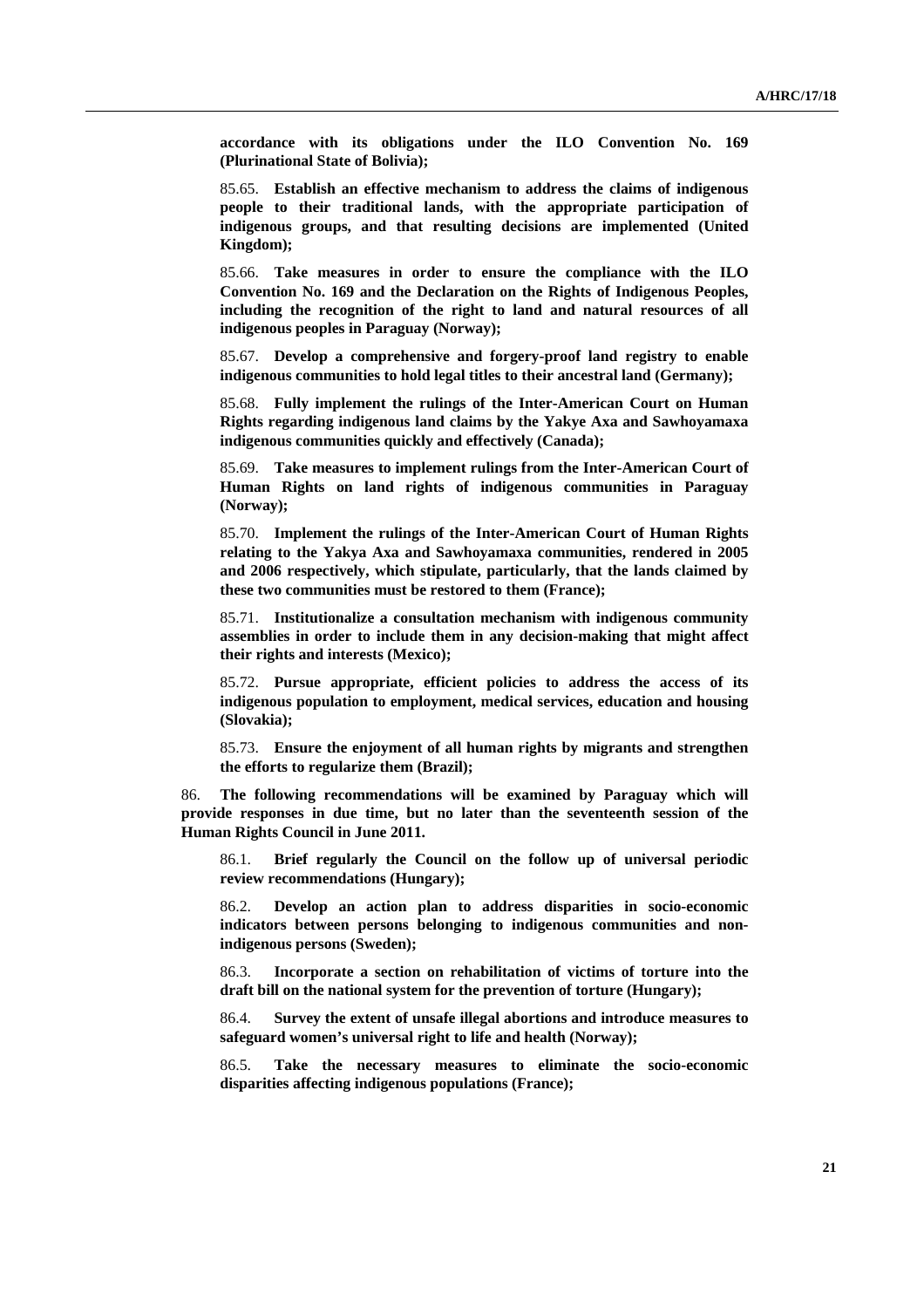87. **All conclusions and/or recommendations contained in the present report reflect the position of the submitting State(s) and/or the State under review. They should not be construed as endorsed by the Working Group as a whole.**